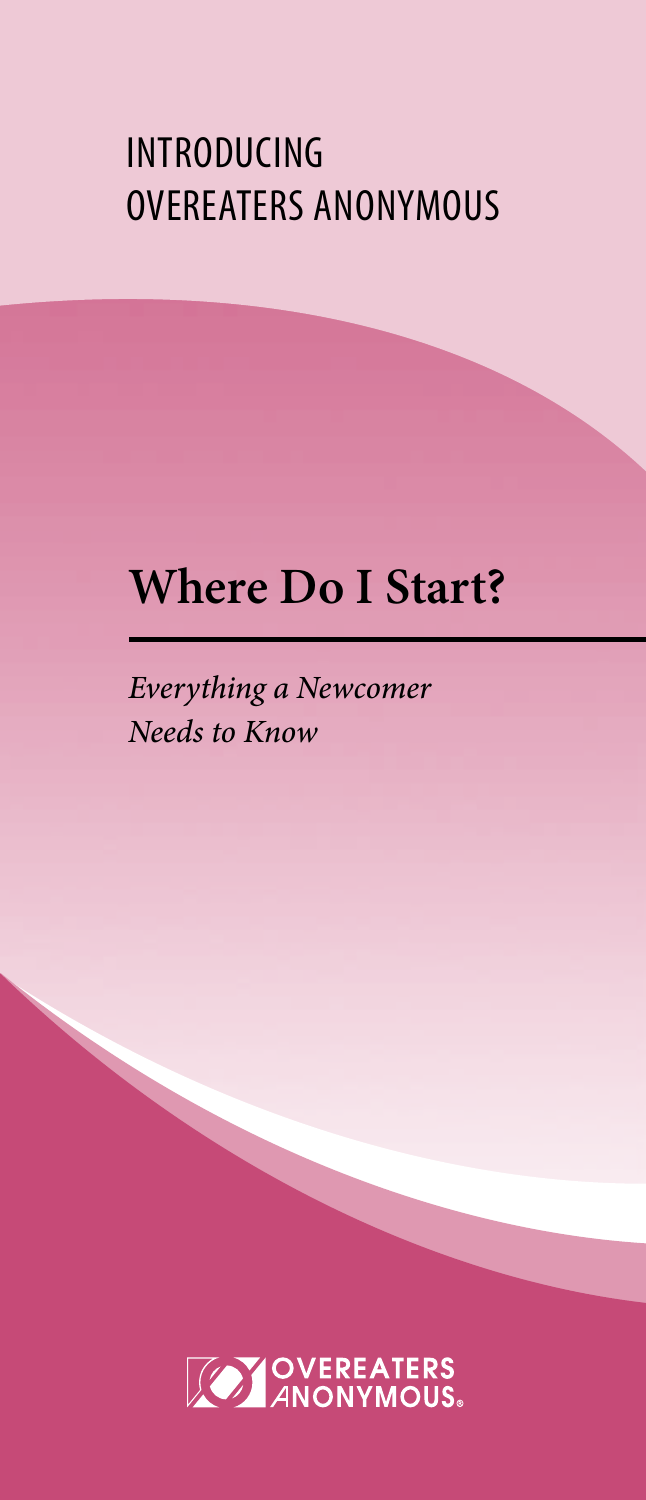Welcome, Newcomers!

The brief excerpts from the Big Book, *Alcoholics Anonymous, Fourth Edition*, are reprinted with permission of Alcoholics Anonymous World Services, Inc. ("AAWS"). Permission to reprint these excerpts does not mean that AAWS has reviewed or approved the contents of this publication, or that AAWS necessarily agrees with the views expressed herein. A.A. is a program of recovery from alcoholism only—use of these excerpts in connection with programs and activities that are patterned after A.A., but that address other problems, or in any other non-A.A. context, does not imply otherwise.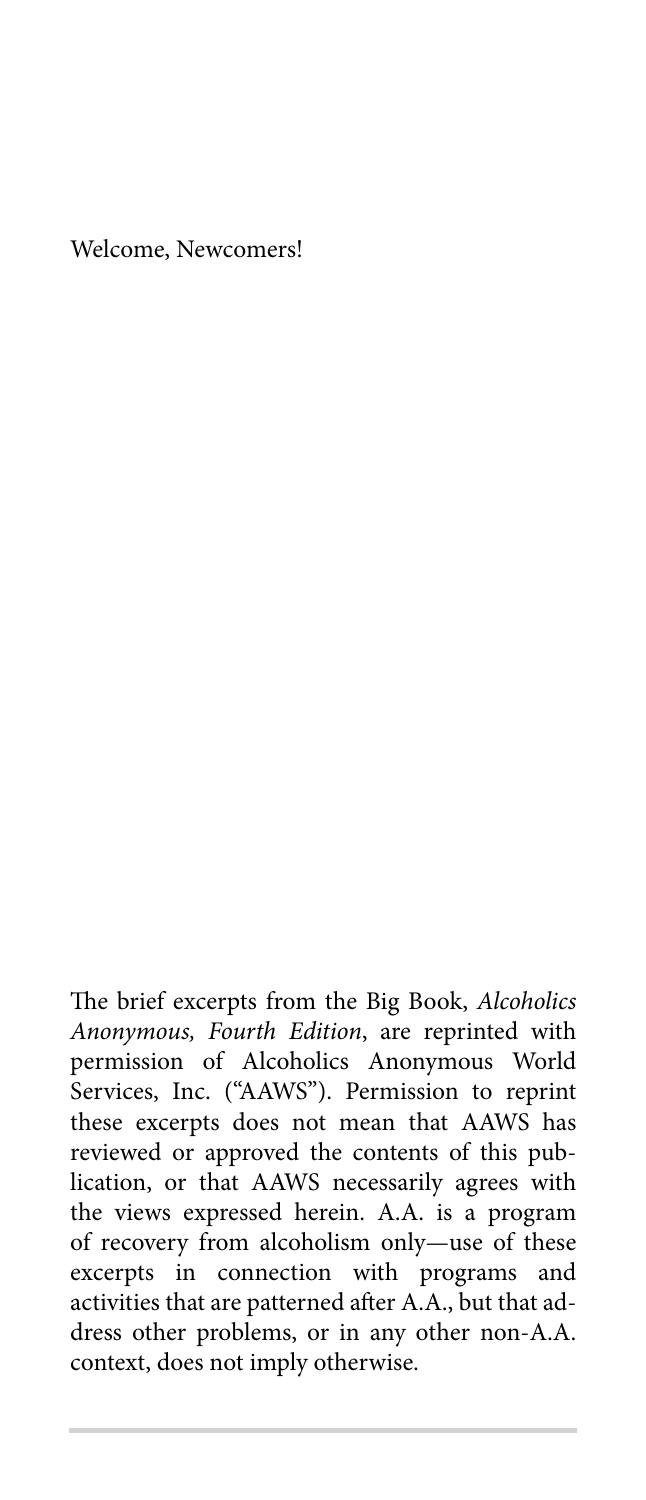### **THE TWELVE STEPS OF OVEREATERS ANONYMOUS**

- 1. We admitted we were powerless over food—that our lives had become unmanageable.
- 2. Came to believe that a Power greater than ourselves could restore us to sanity.
- 3. Made a decision to turn our will and our lives over to the care of God *as we understood Him.*
- 4. Made a searching and fearless moral inventory of ourselves.
- 5. Admitted to God, to ourselves and to another human being the exact nature of our wrongs.
- 6. Were entirely ready to have God remove all these defects of character.
- 7. Humbly asked Him to remove our shortcomings.
- 8. Made a list of all persons we had harmed, and became willing to make amends to them all.
- 9. Made direct amends to such people wherever possible, except when to do so would injure them or others.
- 10. Continued to take personal inventory and when we were wrong, promptly admitted it.
- 11. Sought through prayer and meditation to improve our conscious contact with God *as we understood Him,* praying only for knowledge of His will for us and the power to carry that out.
- 12. Having had a spiritual awakening as the result of these Steps, we tried to carry this message to compulsive overeaters and to practice these principles in all our affairs.

Permission to use the Twelve Steps of Alcoholics Anonymous for adaptation granted by AA World Services, Inc.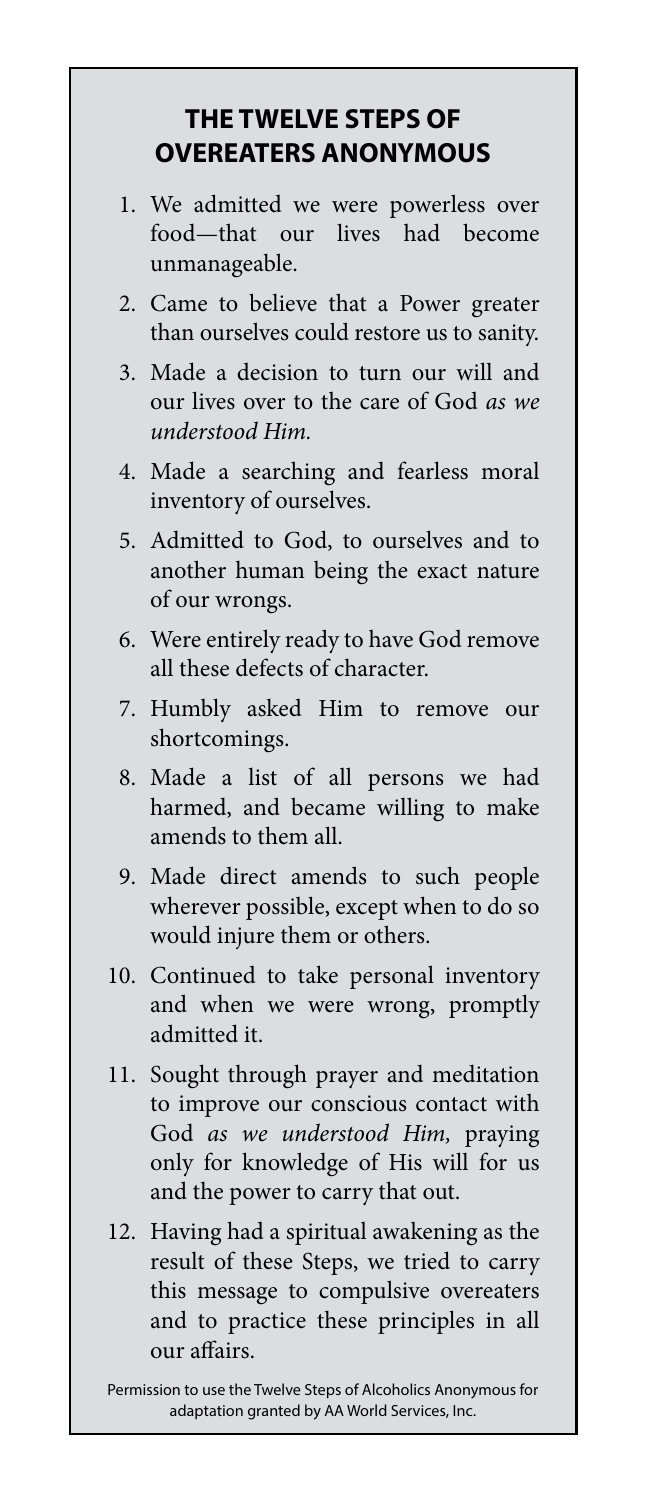### **Dear Newcomer,**

Welcome to Overeaters Anonymous. OA is a Fellowship of individuals who, through shared experience, strength, and hope, are recovering from compulsive eating and compulsive food behaviors by working the Twelve Steps.

If you have tried to achieve a healthy body weight through many methods, only to fail repeatedly, or if your inability to control your eating is beginning to frighten you, then please consider attending an OA meeting. To find a meeting, go to oa.org and click on Find a Meeting.

At OA meetings, you will find others who have the same concerns and who share your feelings. Chances are you will find many of the answers you need. Overeaters Anonymous is a simple program that works. There are no dues or fees. We are selfsupporting through our own contributions. The only requirement for membership is a desire to stop eating compulsively.

Now that you have found Overeaters Anonymous, you may want to make sure our program is right for you. Many of us have found it useful to answer the following questions to help determine if we have a problem with compulsive eating.

- 1. Do I eat when I'm not hungry, or not eat when my body needs nourishment?
- 2. Do I go on eating binges for no apparent reason, sometimes eating until I'm stuffed or even feel sick?
- 3. Do I have feelings of guilt, shame, or embarrassment about my weight or the way I eat?
- 4. Do I eat sensibly in front of others and then make up for it when I am alone?
- 5. Is my eating affecting my health or the way I live my life?
- 6. When my emotions are intense—whether positive or negative—do I find myself reaching for food?
- 7. Do my eating behaviors make me or others unhappy?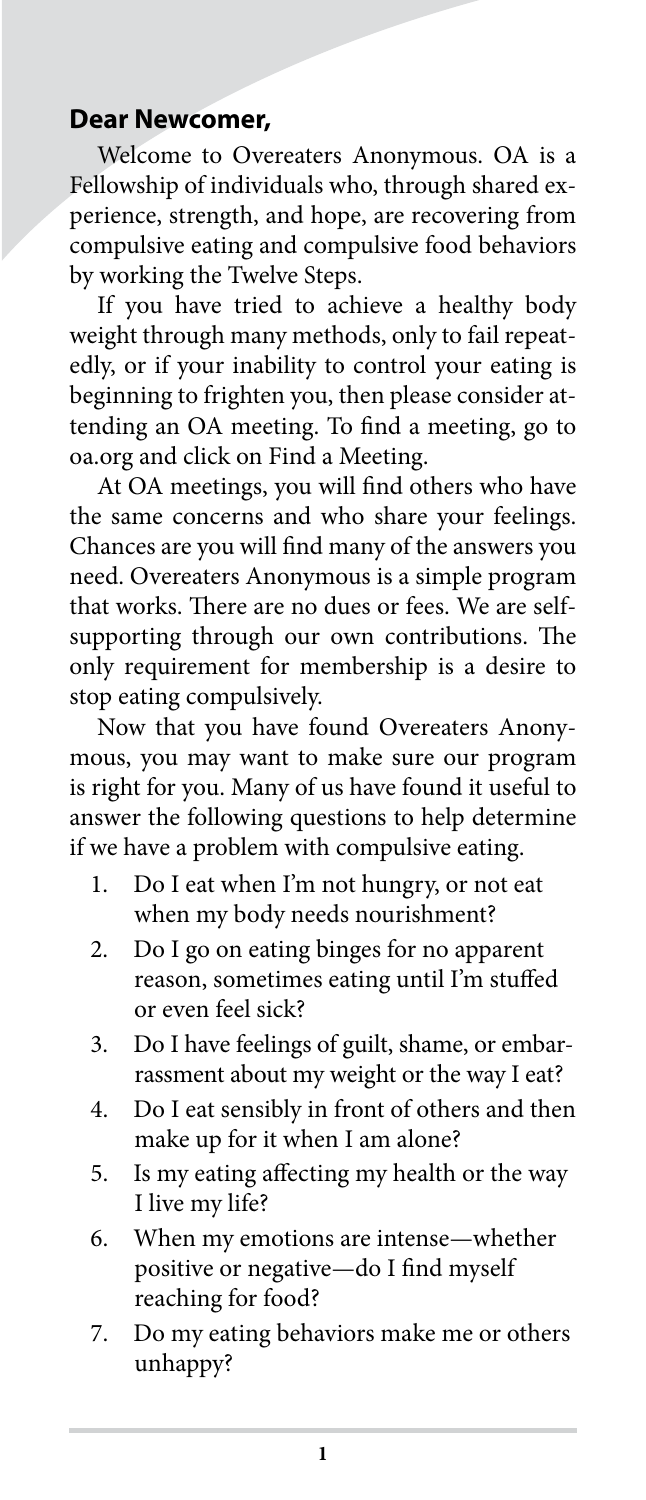- 8. Have I ever used laxatives, vomiting, diuretics, excessive exercise, diet pills, shots, or other medical interventions (including surgery) to try to control my weight?
	- 9. Do I fast or severely restrict my food intake to control my weight?
- 10. Do I fantasize about how much better life would be if I were a different size or weight?
- 11. Do I need to chew or have something in my mouth all the time: food, gum, mints, candies, or beverages?
- 12. Have I ever eaten food that is burned, frozen, or spoiled; from containers in the grocery store; or out of the garbage?
- 13. Are there certain foods I can't stop eating after having the first bite?
- 14. Have I lost weight with a diet or "period of control" only to be followed by bouts of uncontrolled eating and/or weight gain?
- 15. Do I spend too much time thinking about food, arguing with myself about whether or what to eat, planning the next diet or exercise cure, or counting calories?

Have you answered "yes" to several of these questions? If so, it is possible that you have, or are well on your way to having, a compulsive eating or overeating problem.

As a newcomer to Overeaters Anonymous, you probably have many questions about this program of recovery. What makes OA different from other programs? How can OA help you recover from compulsive eating and maintain a healthy weight when everything else you've tried has failed? Can OA help you stop bingeing or yo-yo dieting? How can you achieve freedom from food obsession and compulsive eating? Is there any hope?

### **You Are Not Alone**

You are no longer alone. We, too, have experienced hopelessness when we tried to control our problems with food or eating. We have tried every diet and used many methods to control our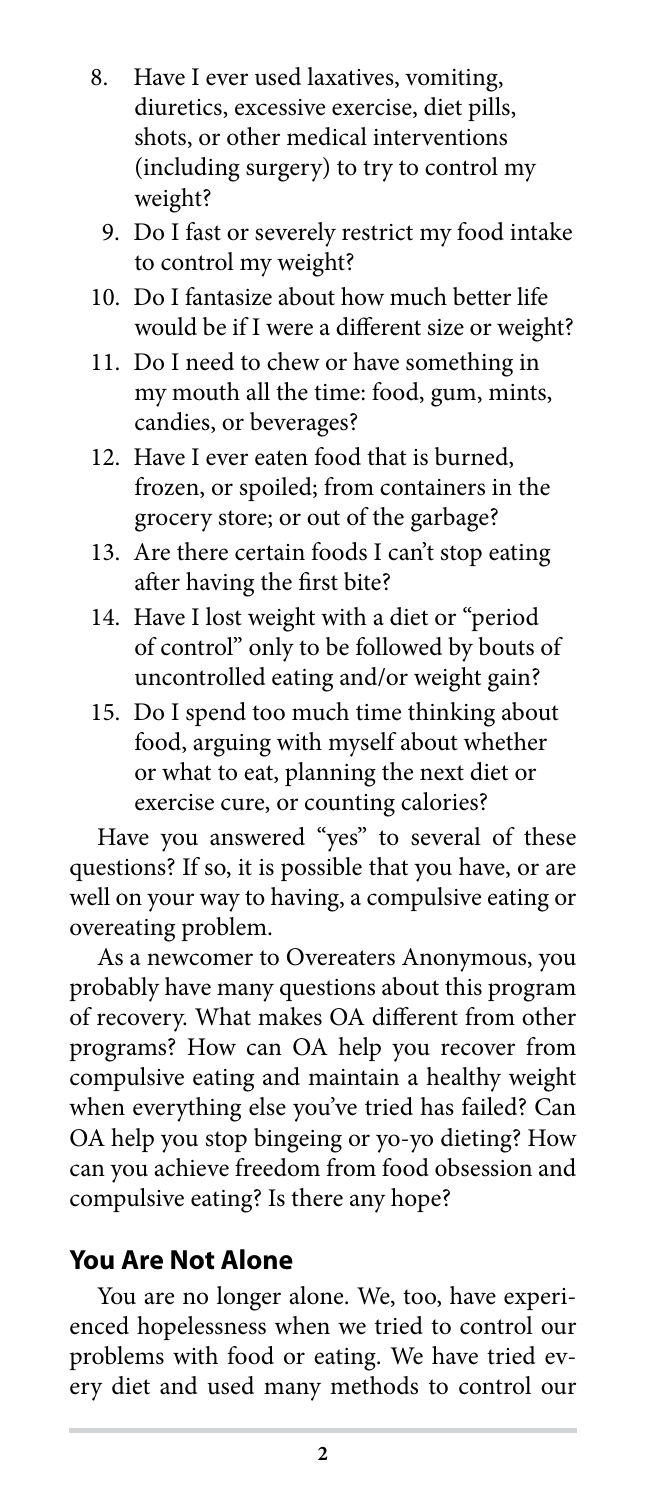body size, without success. We could not enjoy life because of our obsession with food, weight, and/or size. We could not stop eating too much even when we really wanted to. At times, some of us even refused to eat because we were afraid we would be overcome by our appetite. We felt shame and humiliation about our behavior with food.

We are not like normal people when it comes to eating. What all of us have in common is that our bodies and minds send us signals about food which seem to be quite different from those the normal eater receives. Many of us can't stop once we start eating, and even if we have managed to stop from time to time, we can't keep from starting again. Some of us have repeatedly tried and failed to control other compulsive eating behaviors. So the cycle continues.

In Overeaters Anonymous, we learned that we have an illness, an unhealthy condition of body and mind that can be relieved on a daily basis. OA offers a solution. We find that we no longer want to return to the foods and eating behaviors that created uncontrollable cravings. We have been released from our mental obsession. We are able to achieve and maintain a healthy body weight. For us, that is nothing less than a miracle. We have found a way to abstain from our compulsive behaviors related to food, diets, weight, exercise, and/or body image.

We realized that we could not recover by ourselves, so we learned to share with other OA members. Instead of reaching for food to soothe our nerves, we went to a meeting, wrote about our feelings, read some OA literature, or called our sponsor. As we practiced these new and healthy behaviors, we began to feel safe. We found a home in the Fellowship and the support that OA offers us. We discovered that we can recover by following OA's Twelve Steps and by reaching out to help others with the same problem.

We promise that if you work the Twelve Steps to the best of your ability, regularly attend meetings, and use OA's Tools, your life will change. You will experience what we have: the miracle of recovery from compulsive eating.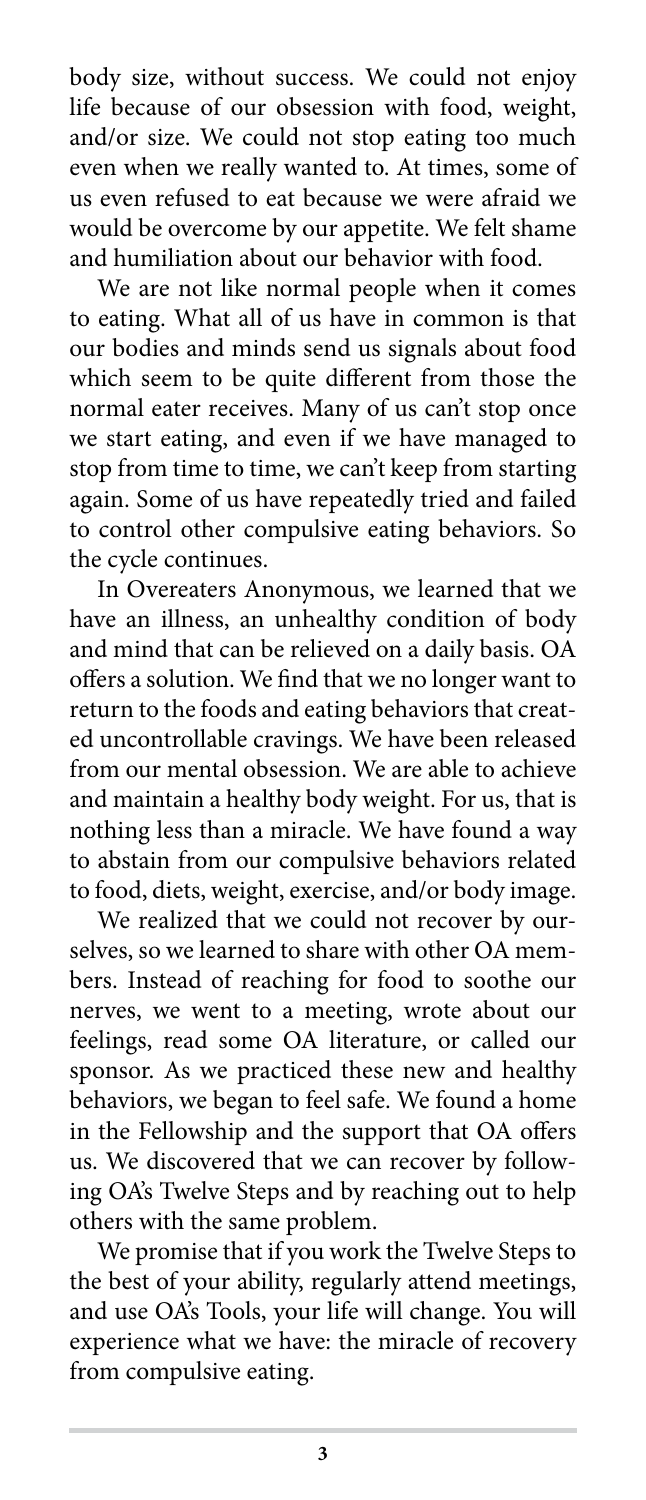# **Many Symptoms, One Solution**

In Overeaters Anonymous, you'll find members who are:

- Extremely overweight, even morbidly obese
- Only moderately overweight
- Average weight
- Underweight
- Still maintaining periodic control over their eating behavior
- Totally unable to control their compulsive eating

OA members experience many different patterns of food behaviors. These "symptoms" are as varied as our membership. Among them are:

- Obsession with body weight, size, and shape
- Eating binges
- Grazing
- Preoccupation with reducing diets
- Starving
- Excessive exercise
- Inducing vomiting after eating
- Inappropriate and/or excessive use of diuretics and laxatives
- Chewing and spitting out food
- Use of diet pills, shots, and other medical interventions, including surgery, to control weight
- Inability to stop eating certain foods after taking the first bite
- Fantasies about food
- Vulnerability to quick-weight-loss schemes
- Constant preoccupation with food
- Using food as a reward or for comfort

Our symptoms may vary, but we share a common bond: We are powerless over food and our lives are unmanageable. This common problem has led those in OA to seek and find a common solution in the Twelve Steps and Twelve Traditions of Overeaters Anonymous. We find that, no matter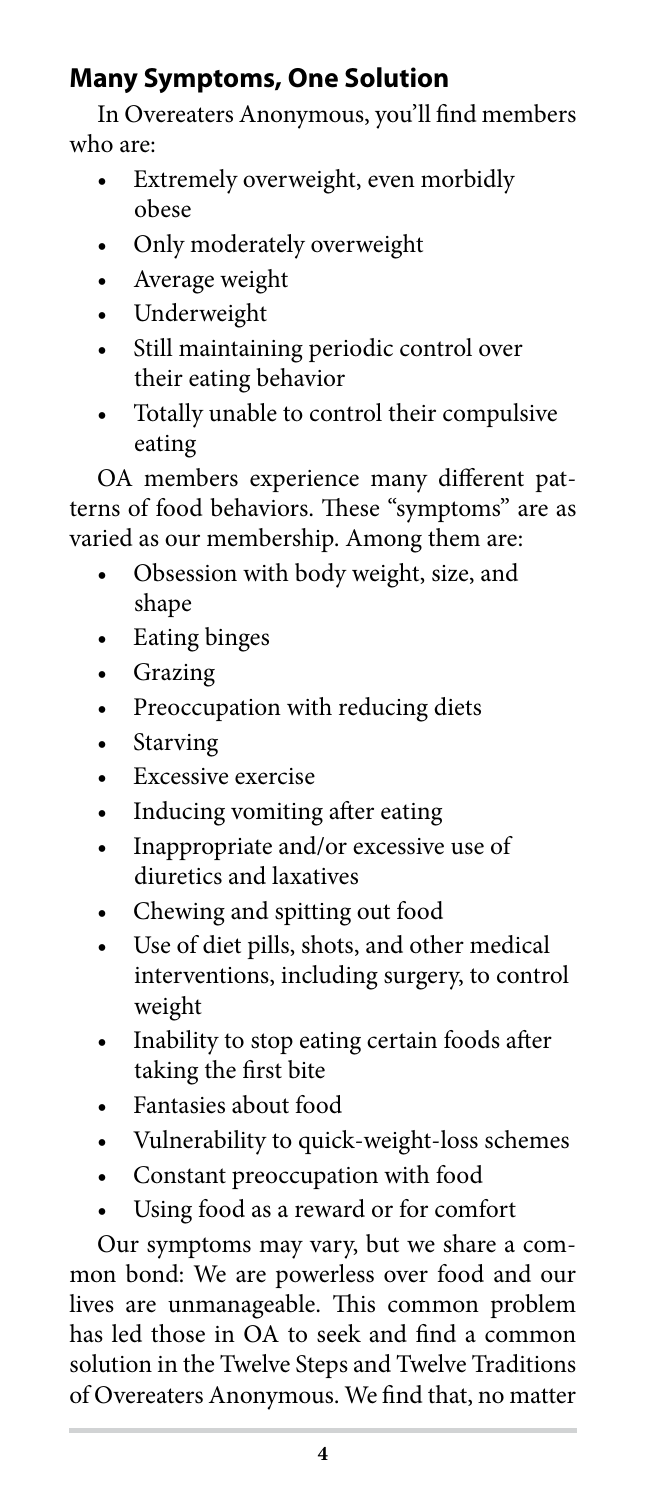what our symptoms, we all suffer from the same disease—one that can be arrested by living this program one day at a time.

### **Abstinence—Our Primary Purpose**

OA accepts the following: "Abstinence is the action of refraining from compulsive eating and compulsive food behaviors while working towards or maintaining a healthy body weight. Spiritual, emotional, and physical recovery is the result of living and working the Overeaters Anonymous Twelve Step program on a daily basis."

Many of us have found we cannot abstain from compulsive eating unless we use some or all of OA's nine Tools of Recovery to help us practice the Twelve Steps and Twelve Traditions.

### **The Tools of Recovery**

As we work the Overeaters Anonymous Twelve Step program of recovery from compulsive eating, we have a number of Tools to assist us. We use these Tools—a plan of eating, sponsorship, meetings, telephone, writing, literature, action plan, anonymity, and service—on a regular basis, to help us achieve and maintain abstinence and recovery from our disease.

# **A Plan of Eating**

As a Tool, a plan of eating helps us abstain from compulsive eating, guides us in our dietary decisions, and defines what, when, how, where, and why we eat. (See the pamphlet *A New Plan of Eating* for more information.) This Tool helps us deal with the physical aspects of our disease and achieve physical recovery.

# **Sponsorship**

We ask a sponsor to help us through all three levels of our program of recovery: physical, emotional, and spiritual. Find a sponsor who has what you want and ask that person how they are achieving it.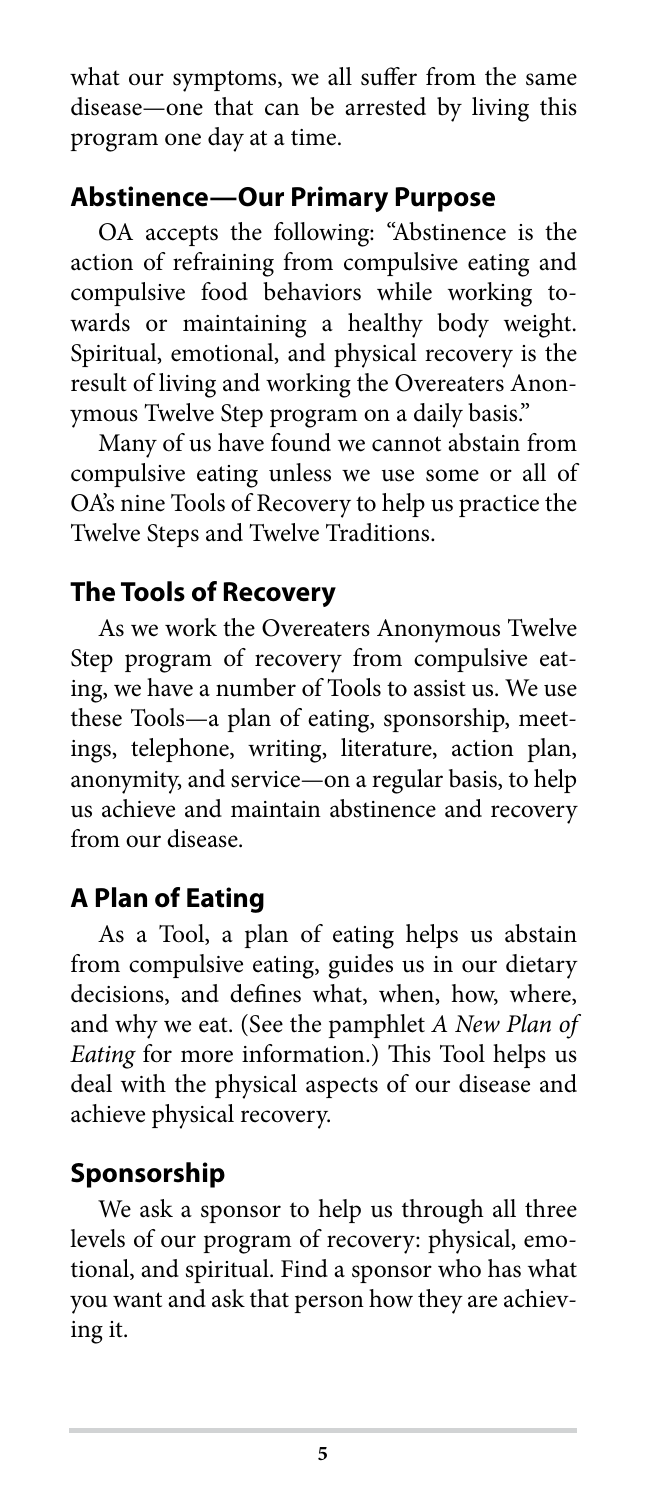### **Meetings**

Meetings give us an opportunity to identify our common problem, confirm our common solution, and share the gifts we receive through this Twelve Step program. In addition to face-to-face meetings, OA offers telephone and other types of virtual meetings that are useful in breaking through the deadly isolation caused by distance, illness, or physical challenges.

### **Telephone**

Many members call, text, or email their sponsors and other OA members daily. Telephone or electronic contact also provides an immediate outlet for those hard-to-handle highs and lows we may experience.

### **Writing**

Putting our thoughts and feelings down on paper, or describing a troubling or joyous incident, helps us better understand our actions and reactions in a way that is often not revealed by simply thinking or talking about them.

### **Literature**

We read OA-approved literature, which includes numerous books, study guides, pamphlets, wallet cards, and selected Alcoholics Anonymous texts. All this material provides insight into our disease and the experience, strength, and hope that there is a solution for us.

### **Action Plan**

Creating an action plan is the process of identifying and implementing attainable actions to support our individual abstinence and emotional, spiritual, and physical recovery. This Tool, like our plan of eating, may vary widely among members and may need to be adjusted as we progress in our recovery.

### **Anonymity**

Anonymity is the spiritual foundation of all our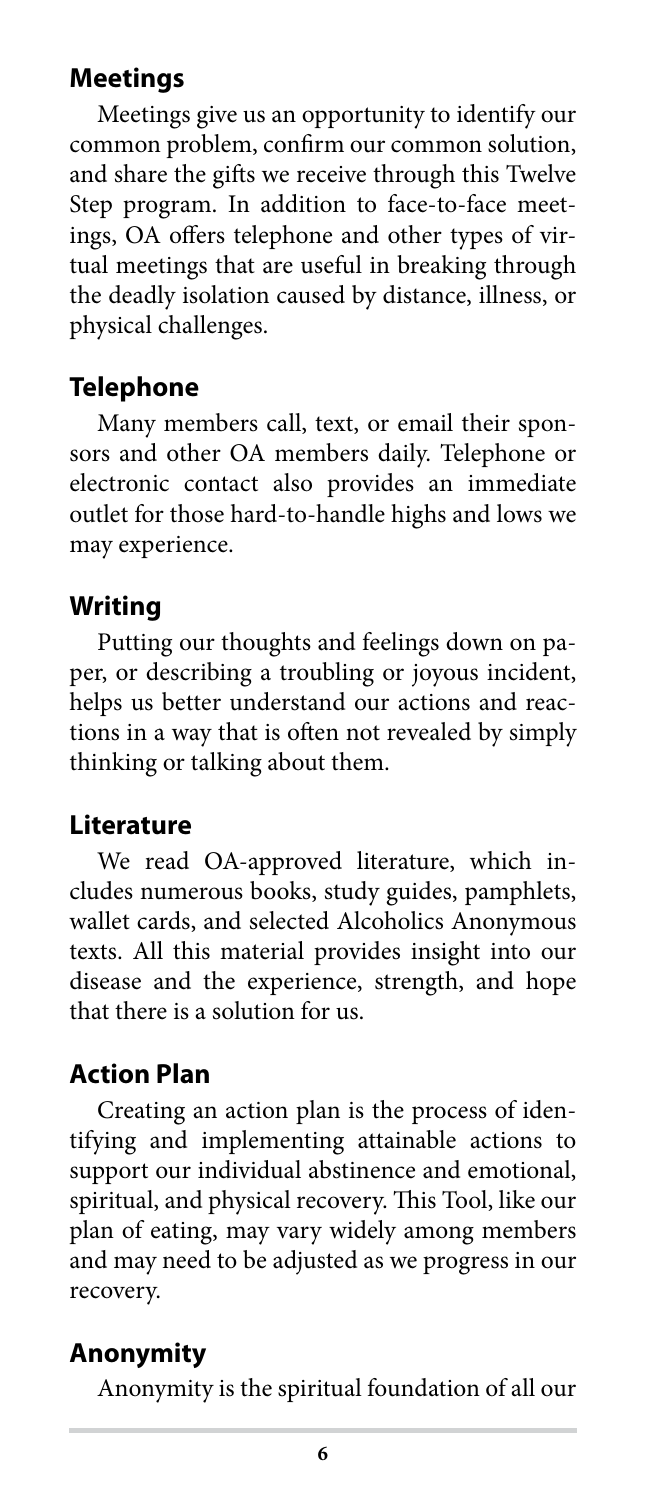Traditions, ever reminding us to place principles before personalities (Tradition Twelve). Anonymity assures us that only we, as individual OA members, have the right to make our membership known to others. Anonymity at the level of press, radio, films, television, and other public media of communication means that we never allow our faces or last names to be used once we identify ourselves as OA members (Tradition Eleven).

Within the Fellowship, anonymity means that whatever we share with another OA member will be respected and kept confidential. What we hear at meetings should remain there.

### **Service**

Any form of service—no matter how small that helps reach a fellow sufferer adds to the quality of our own recovery. Members who are new to OA can give service by attending meetings, sharing, and putting away chairs. All members can also give service by putting out literature, welcoming newcomers, hosting a virtual meeting, or doing whatever is needed to help the group. Members who meet specified requirements can give service beyond the group level by serving at the intergroup, service board, region, or world service level.

As OA's Responsibility Pledge states: "Always to extend the hand and heart of OA to all who share my compulsion; for this I am responsible."

### **Further Information: a Plan of Eating**

Many of us came to Overeaters Anonymous expecting to find the perfect diet and get our food problem under control. What we found instead was a Twelve Step program that provides a foundation for living a balanced and healthy life. We learned that OA does not have a specific diet. We came to understand that the basis for stopping our compulsive food behaviors—and staying stopped—is personal, inner change. Yes, we had to decide—with help—the appropriate plan of eating for ourselves, but the power to follow that plan comes from emotional and spiritual change. We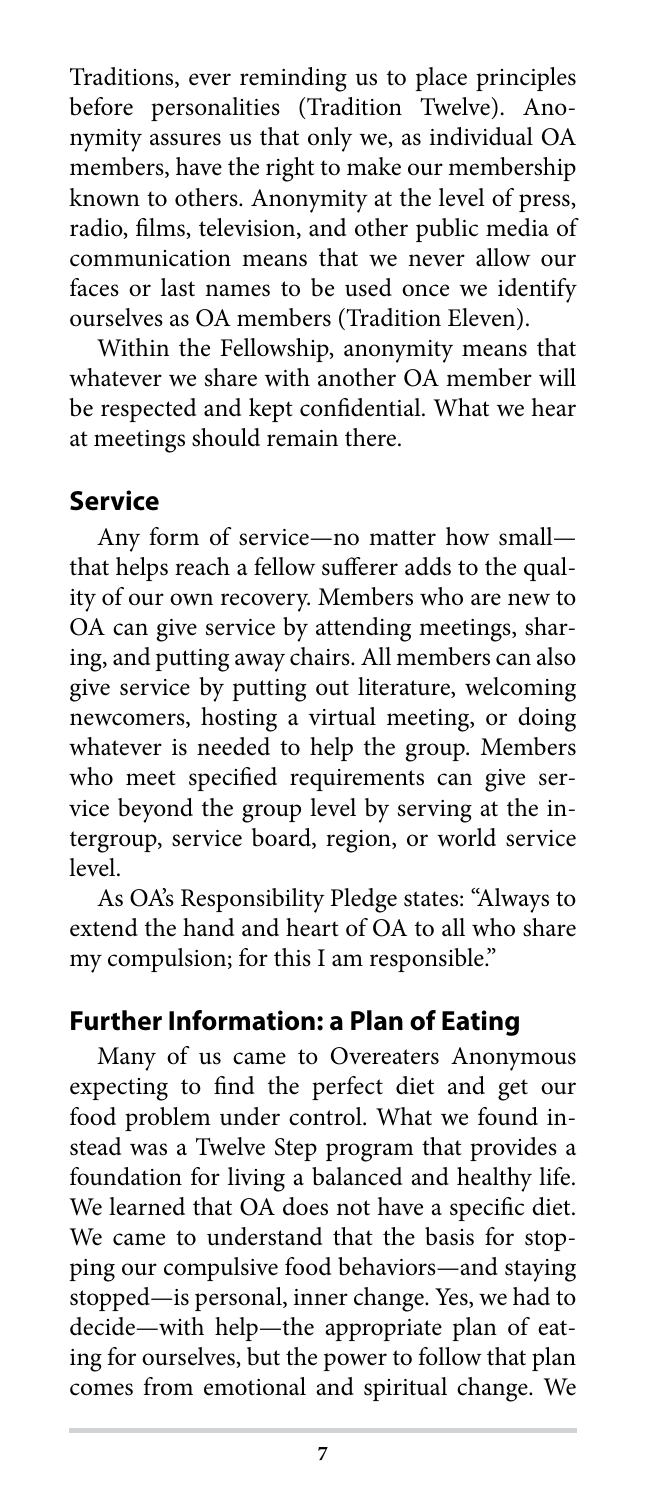achieve this inner change by working the Twelve Steps and learning to live according to the Principles underlying the Steps. As a result of working the Twelve Steps, our obsession with food is lifted.

### **Defining a New Way of Eating Is Important**

Obviously, there is something wrong with our current eating patterns, or we would not have come to OA. We are not like normal eaters. Generally, normal eaters eat appropriate amounts of food when they are hungry and stop eating when they are full. Normal eaters do not hide food or plan how they will secretly get it when no one is around. They do not use food (or restrict it) in an attempt to control their unmanageable lives. They do not consistently use food to comfort their insecurities and fears or provide a fleeting escape from their worries and troubles. Normal eaters usually do not feel guilt and/or shame about their eating.

In OA, we discover that our problem is not lack of willpower. We have a disease. Where food is concerned, we cannot trust our best intentions or willpower to guide us in making good eating decisions. We have made hundreds of resolutions to ourselves and others. We have tried many diets, therapies, hypnosis, and shots and pills. But we could not stop our compulsive eating behaviors.

### **Developing a Plan of Eating**

Developing a healthy plan of eating is our first task. While no plan of eating will be successful without diligent Step work, using a plan of eating as a Tool allows us to deal with food in a calm, rational, and balanced way. This is the beginning of learning to eat according to our physical requirements rather than our emotional cravings.

### **Reviewing Our Eating Patterns**

As we individualize our plan of eating, we review eating patterns in order to learn which foods and/or eating behaviors create cravings. Discussing our eating history with a sponsor and health care professional gives us objectivity and insight. When we seek help in developing a plan of eating,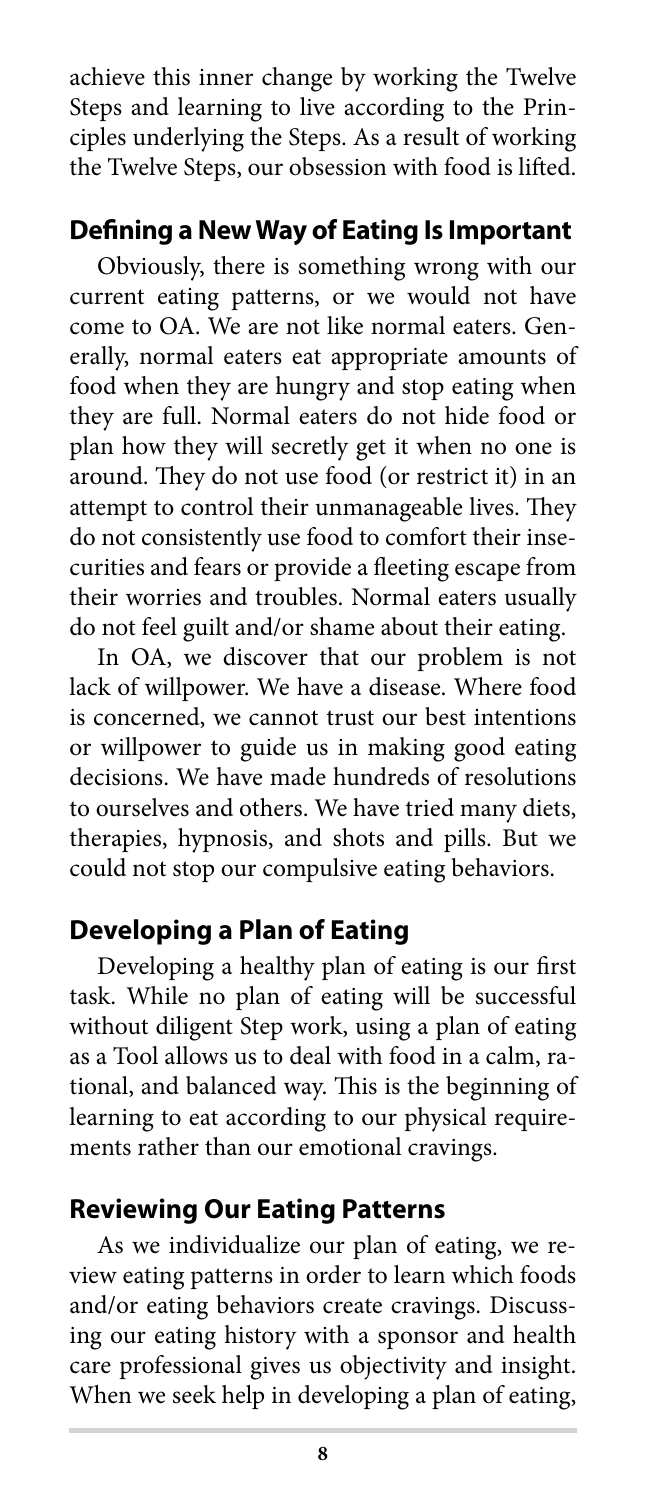we practice the willingness to review our behaviors in a way we would not be able to do on our own. We have learned that a suggestion made by a sponsor or health care professional should not be automatically rejected just because it makes us feel uncomfortable.

As we reach a healthy body weight or as our bodies change, we sometimes need to modify our choices. We might consider whether we need to change the portions or the kinds of foods we eat. No matter what our body size, age, or gender, in addition to refraining from compulsive eating behaviors, we still need to commit to a nourishing plan of eating.

If we are not making reasonable progress toward a healthy body weight, we need to examine our plan of eating and question whether we are being honest with ourselves about our food. A healthy body weight is not necessarily what is fashionable or what we think we'd like to be. What is healthy for us is a matter we discuss with our health care professionals and share with our sponsors.

### **Choosing Specific Foods to Refrain from —Our "Trigger" or "Binge" Foods**

We believe that the body and mind of a compulsive eater react differently to food than the body and mind of a normal eater. We find it best to list all the foods, ingredients, and behaviors that cause problems for us and then remove them from our food plan. We urge you to be honest and not continue eating certain foods or practicing certain behaviors simply because you can't imagine ever living without them. Those may be precisely the things that should be on your list.

Below are examples of foods and eating behaviors that some members have identified as causing intense cravings or lack of control.

Trigger or binge foods are foods we eat in excessive quantities or to the exclusion of other foods; foods we hoard or hide from others; foods we eat secretly; foods we turn to in times of celebration, sorrow, or boredom; foods that are high in calories and low in nutritional value; or foods we simply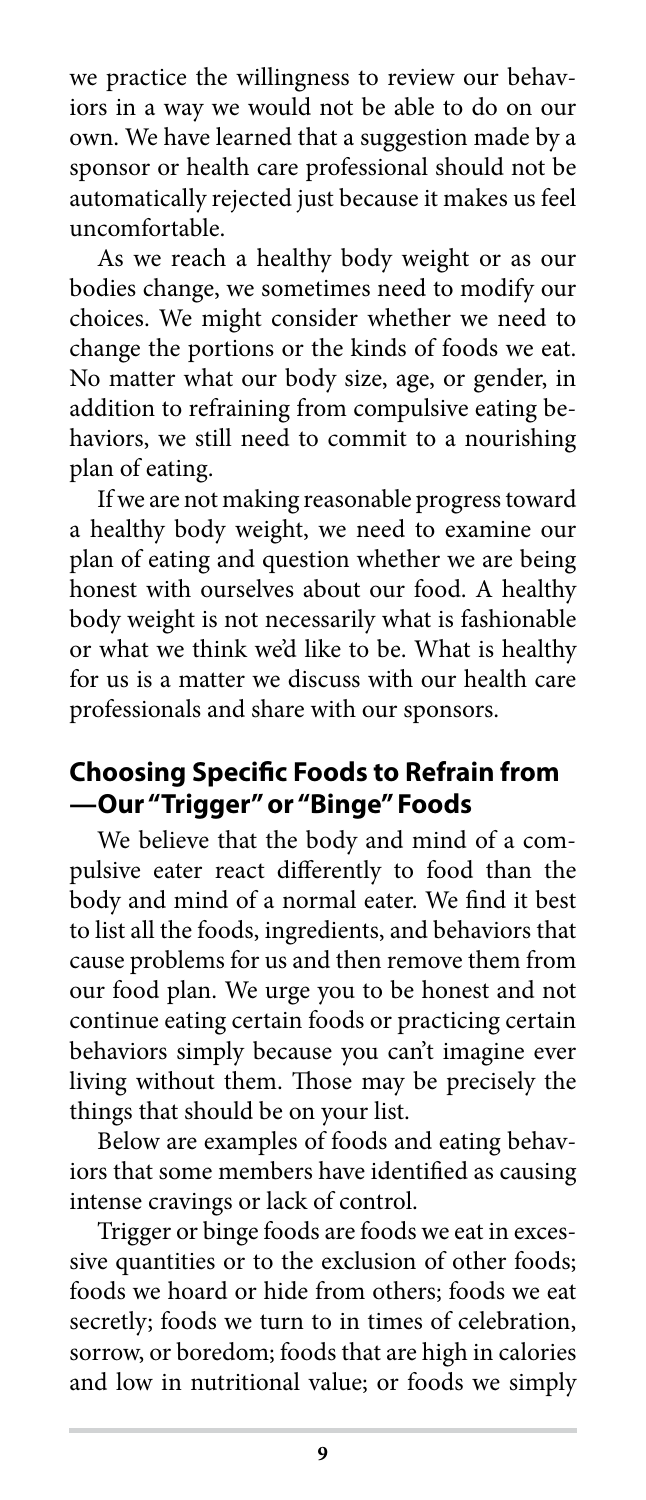cannot stop eating once we start. In addition, we look to see whether there are any common ingredients among these foods—such as sugar, white flour, or excess fat—that may create the "phenomenon of craving" (*Alcoholics Anonymous*, 4th ed., p. xxviii) in our bodies and, thus, are a trigger for  $_{11S}$ .

Each of us may have problems with different foods or ingredients. If a food has been our binge food in the past or if it contains ingredients that have been in our binge foods, we remove it from our plan. For example, if pasta is a trigger food, then other foods made with flour (breads, muffins, crackers) could cause problems. Even extra servings of a non-trigger food might create cravings. If we are unsure whether a food causes problems for us, we leave it out at first. Later, with abstinence, we find that the correct answer becomes clear to us. The practice of the Twelve Steps will, with time, relieve us of the desire to eat those foods or to repeat those eating behaviors. When we think of this process not as deprivation but as a positive act and an ongoing spiritual discipline, we begin to find freedom.

Here are some examples of potentially problematic foods:

- comfort foods or junk foods (such as chocolate, name-brand fast foods, cookies, potato chips)
- foods containing sugar or sugar substitutes (such as desserts, sweetened drink products, cereals, many processed meats, many condiments)
- foods containing fats (such as butter and other high-fat dairy or non-dairy foods, deep-fried foods and snacks, many desserts)
- foods containing wheat, flour, or refined carbohydrates in general (such as pastries, certain pastas, breads)
- foods containing mixtures of sugar and fat or sugar, flour, and fat (such as ice cream, doughnuts, cakes, pies)
- foods we eat in large quantities even though they aren't our trigger foods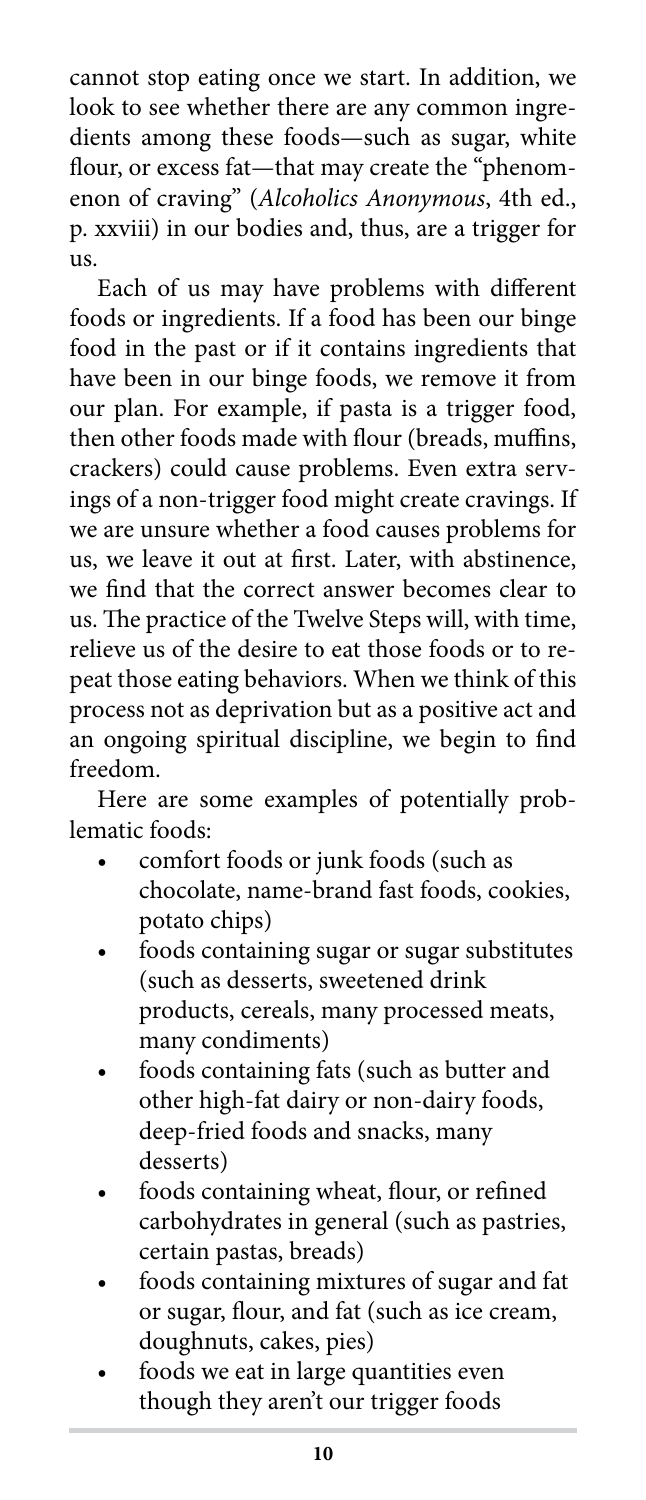- foods labeled "diet," "sugar free," "no sugar added," "low-fat," and/or "low calorie"
- ethnic or cultural foods
- foods with specific textures and/or flavors (such as creamy, crunchy, chewy, juicy, sticky, oily, salty, doughy)

When we identify the foods and food ingredients that cause us to crave more food, we stop eating them.

# **How We Change Our Eating Behaviors**

Many people in OA say they could overeat anything, even if it isn't a binge food, so we also look at eating patterns that normal eaters would find abnormal—whether we eat all the time, eat at specific times even though we aren't really hungry, or have specific habits or excuses that give us "permission" to overeat or under-eat. Although sometimes those behaviors are linked to certain foods, we may also sometimes have those behaviors even with foods we don't especially like.

Here are some examples:

- eating until we're completely stuffed
- rigidly restricting calories until we are weak
- having to finish whatever is on our plate (or even someone else's plate!)
- devouring our food rapidly, often finishing before everyone else
- hiding our eating, or hoarding or hiding food, in order to eat extra amounts
- searching magazines and online for the latest weight-loss scheme or following unrealistic diets or regimens
- eating because it's free or we don't want to waste food
- eating because we feel obligated or don't want to displease someone
- eating to celebrate or for comfort during times of stress or unhappiness
- needing to keep our mouths busy by chewing
- eating at particular times or in particular situations, whether we need to eat or not
- purging excess food with restrictive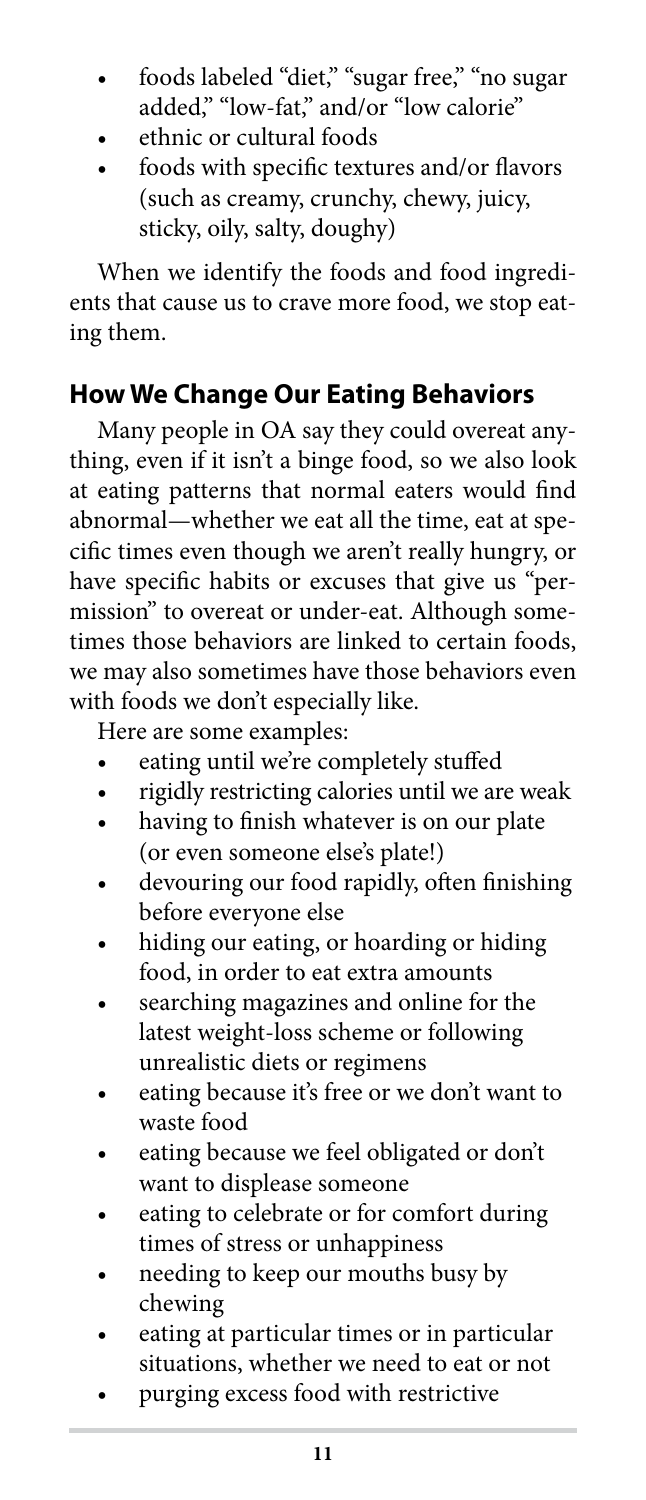dieting, laxatives, vomiting, or extra exercise

- obsessively weighing ourselves daily or several times a day
- eating out of containers or while standing up
- eating while driving, watching television, or reading
- having distorted thinking that leads us to believe more and more foods will cause us problems—this can lead to dangerous under-eating
- grazing mindlessly throughout the day

When we identify the behaviors that apply to us, we surrender them to our Higher Power and discuss them with our sponsor.

# **Dealing with Quantities**

Most of us have a hard time recognizing how much food to eat, so we use some objective means to tell us when we have had enough. Some of us eat only one plate's worth and don't go back for seconds. Some of us leave something on our plates or stop when we feel full. Others of us find it important to weigh and measure our food.

Weighing and measuring food at home, either on occasion or at all times, may help us honestly assess our needs and progress. If we find it difficult to determine appropriate serving sizes, we may choose to weigh and measure for a period of time or when we make changes to our plan of eating, just to be sure we are eating the right amounts. Some of us choose to weigh and measure to free ourselves from having to struggle with daily decisions about how much food to eat. OA takes no position on weighing and measuring; we find it more helpful to discuss these matters individually with our sponsors or health care professionals.

# **Please Note:**

OA takes no position on specific food plans. It is between you and your health care professional to determine whether your plan of eating provides the nutrition your body requires. We urge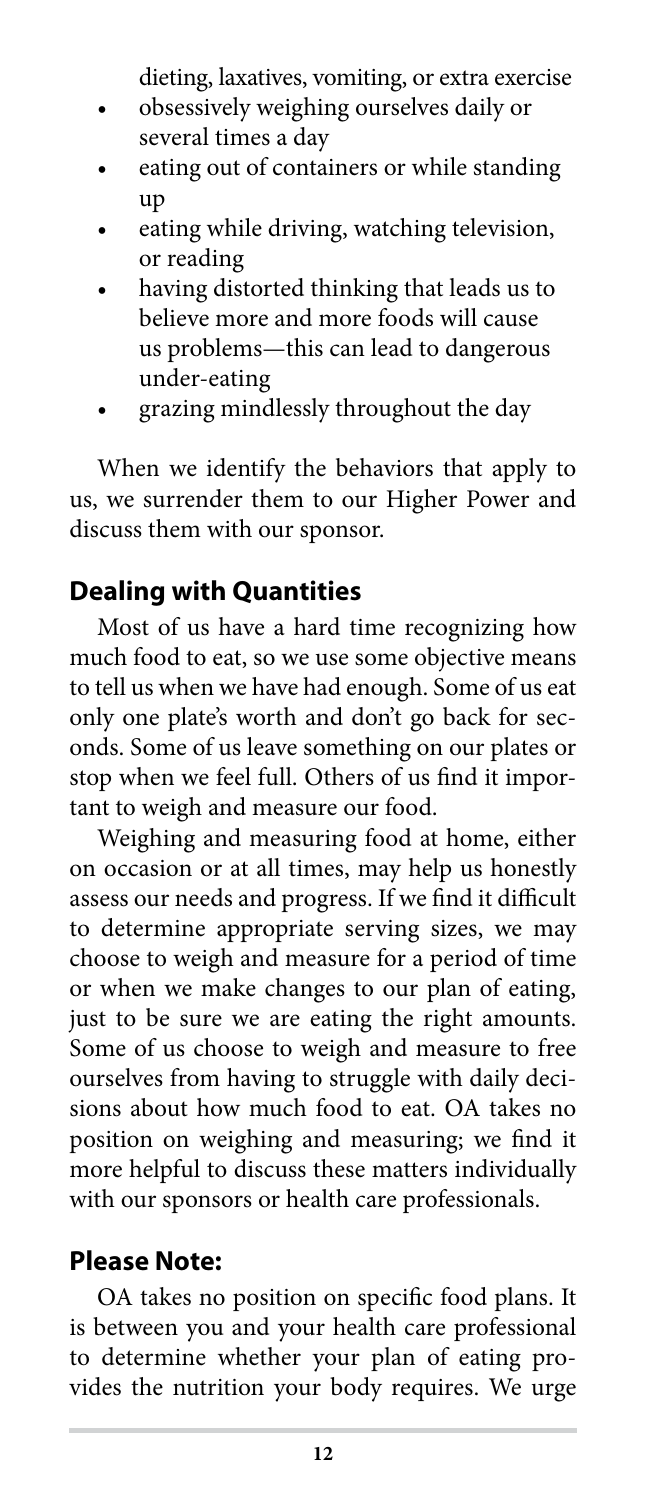OA members with diagnosed medical problems for example, obesity, bulimia, anorexia, diabetes, heart disease, high blood pressure, hypoglycemia, kidney disease, or thyroid disease—to seek and follow the advice of a health care professional before adopting any plan of eating.

### **Sample Plans of Eating**

In addition to the 3-0-1 Plan—**three** moderate, nutritious meals per day, with **nothing** in between, **one** day at a time—what follows are samples of what some OA members have chosen as plans of eating. They may help you as they are written, or as guides for developing your own plan. We suggest you talk to your sponsor and health care professional about how to tailor any of these plans to your personal needs. For example, if you have specific dietary requirements (vegetarian, lactose intolerant, carbohydrate sensitive, etc.), you may need help selecting and implementing a plan. In addition, if you need to modify your plan to suit your schedule or health conditions, you might change the servings to greater or fewer than the number of meals suggested.

Some plans set out the number of servings of each food; see "What Is a Serving?" for choices and serving sizes. OA is a global Fellowship, and foods common to your area that are not included in this section can certainly be part of your plan. Also, depending on your height, weight, age, and activity level, you may need 8 to 12 cups (1,920 to 2,880 milliliters) of fluid a day, depending on medical advice.

*Again, before developing a new food plan, we urge you to consult your health care professional and share with your sponsor.*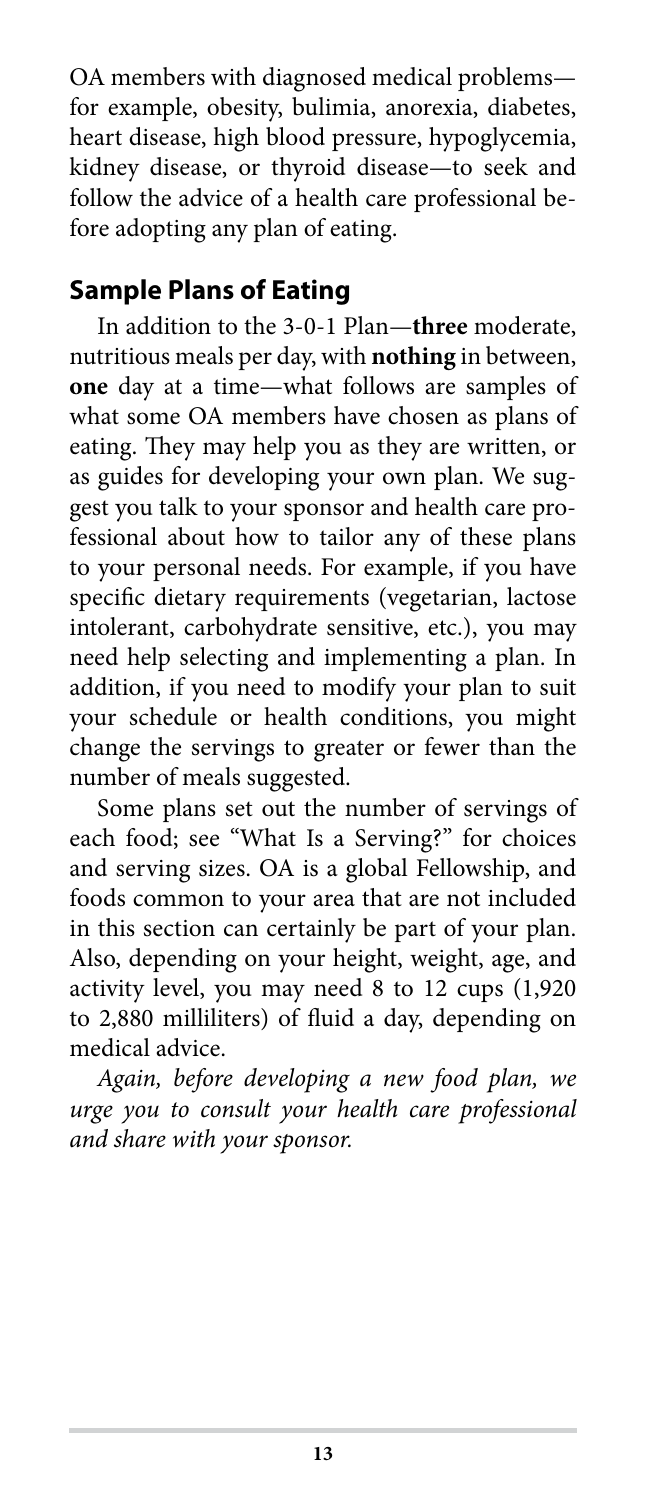### **SAMPLE PLAN #1**

#### **Breakfast**

- 2 servings protein
- 2 servings starch/grain
- 1 serving fruit
- 2 servings milk or milk substitute

#### **Dinner**

- 4 servings protein
- 2 servings starch/grain
- 1 serving fruit
- 3 servings vegetable
- $3$  servings fat<sup>1</sup>

#### **Lunch**

- 4 servings protein
- 2 servings starch/grain
- 1 serving fruit
- 2 servings vegetable
- $3$  servings fat<sup>1</sup>

### **SAMPLE PLAN #2**

#### **Breakfast**

- 2 servings protein
- 1 serving starch/grain
- 1 serving fruit
- 1 serving milk or milk substitute

#### **Dinner**

- 3 servings protein
- 1 serving starch/grain
- 1 serving fruit
- 3 servings vegetable
- $3$  servings fat<sup>1</sup>

#### **Lunch**

- 3 servings protein
- 1 serving starch/grain
- 1 serving fruit
- 3 servings vegetable
- $3$  servings fat<sup>1</sup>

#### **Evening**

- 1 serving starch/grain
- 1 serving fruit
- 1 serving milk or milk substitute

 $\frac{1}{114}$  to 16 grams total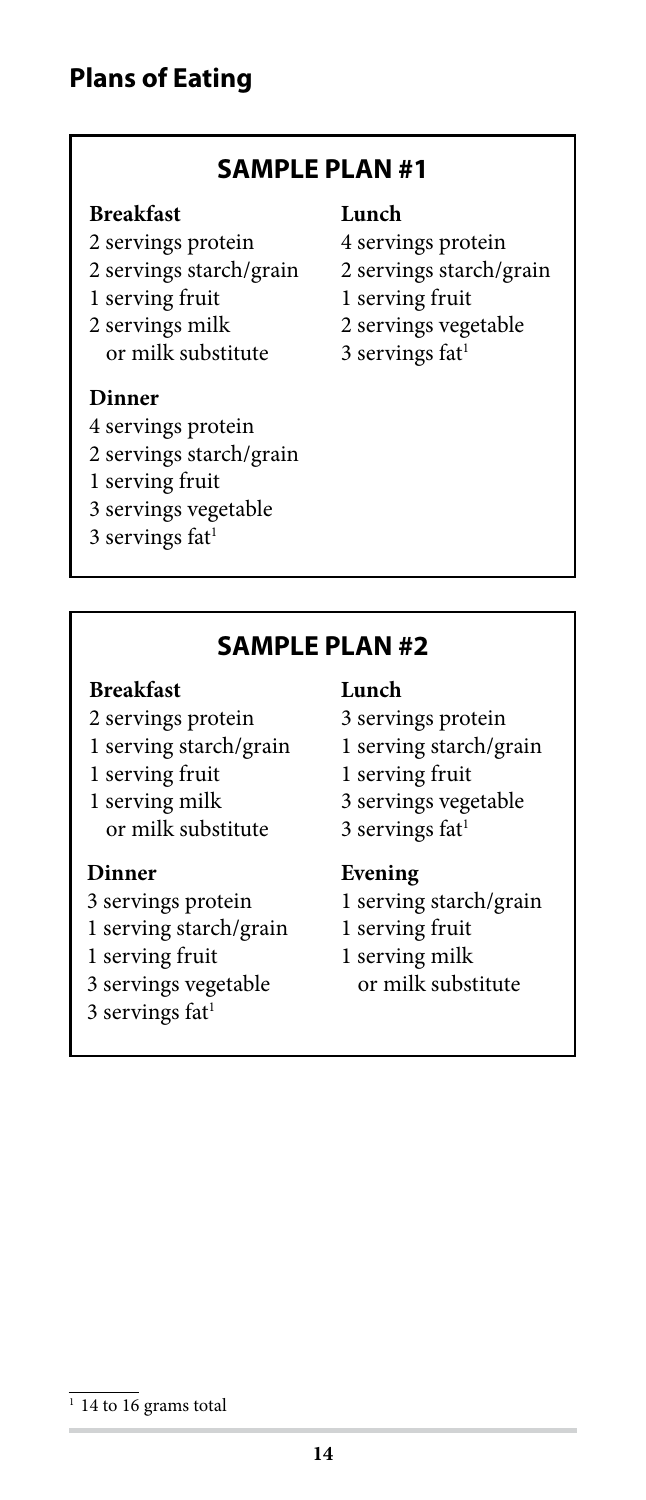# **SAMPLE PLAN #3 (High Carbohydrate)2**

#### **Breakfast**

- 2 servings starch/grain
- 1 serving fruit
- 1 serving milk or milk substitute

#### **Dinner**

- 2 servings protein
- 2 servings starch/grain
- 1 serving fruit
- 3 servings vegetable
- $3$  servings fat<sup>1</sup>

#### **Lunch**

- 2 servings protein
- 2 servings starch/grain
- 1 serving fruit
- 3 servings vegetable
- $3$  servings fat<sup>1</sup>

#### **Evening**

- 2 servings starch/grain
- 1 serving fruit
- 1 serving milk or milk substitute

### **SAMPLE PLAN #4 (High Protein/Low Carbohydrate)3**

#### **Breakfast**

- 4 servings protein
- 1 serving starch/grain
- 1 serving fruit
- 1 serving milk or milk substitute

#### **Dinner**

- 4 servings protein
- 1 serving starch/grain
- 4 servings vegetable
- $6$  servings fat<sup>4</sup>

#### **Lunch**

- 4 servings protein
- 4 servings vegetable
- 6 servings fat4

# **Mid-Afternoon or Evening**

- 1 serving fruit
- 1 serving milk or milk substitute

*Before choosing any of these plans, we urge you to consult with your sponsor and a health care professional.*

<sup>3</sup> Calcium supplementation may be required with this plan. You may substitute 4 ounces low-fat cottage, ricotta, or mozzarella cheese or 2 ounces hard cheese for the milk serving. Milks need to be calcium fortified. Use variety; do not eat the same foods more than once a day.

 $4\overline{28}$  to 32 grams total

 $\sqrt{2}$  Keep in mind that some OA members are sensitive to carbohydrates and struggle with volume of food as well.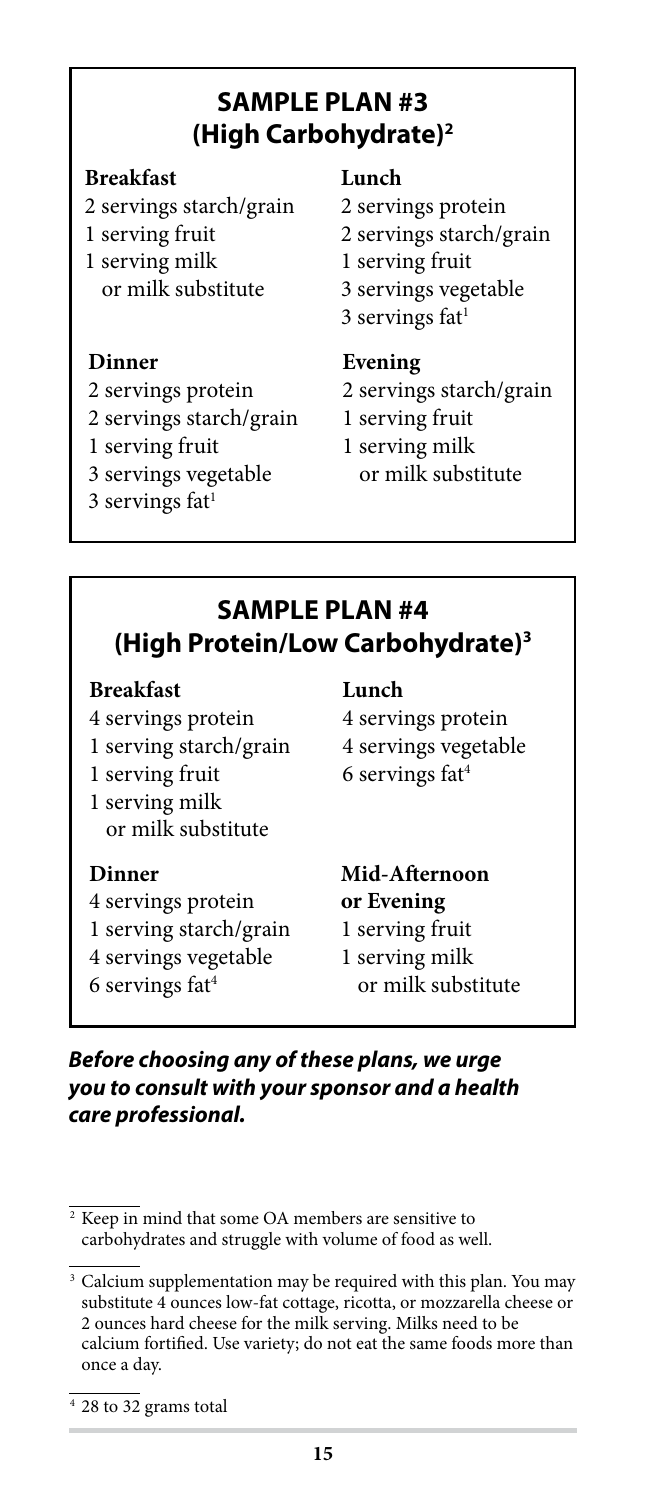# **What Is a Serving?**

The serving sizes suggested below are general nutritional guidelines.

**Measurements:** The relationship between volume measures and weight measures varies depending on the food, and the conversion to metric units is sometimes imprecise. In general, however, the following measurements are acceptable as equivalents.

### **If measuring by volume, in general:**

- 1 tablespoon =  $3$  teaspoons =  $30$  grams
- $1 cup = 16 tablespoons = 8 ounces = 240 grams$

```
1 quart = 4 \text{ cups} = 32 \text{ ounces} = 960 \text{ grams}
```
**If measuring by weight, in general:**

1 ounce  $=$  30 grams

**Proteins:** One protein serving equals:

- 1 ounce (30 grams) of all meats, poultry, and fish; 1.5 ounces (45 grams) white fish
- $\bullet$  1 egg
- 2 ounces (60 grams) of cottage cheese or ricotta cheese
- $\cdot$   $\frac{1}{4}$  cup or 2 ounces (60 grams) of cooked beans
- 1 ounce (30 grams) of regular tofu or 2 ounces (60 grams) of soft/silken tofu
- 1 tablespoon (30 grams) peanut butter
- ½ ounce (15 grams) of nuts (peanuts, pistachios, soy, almonds, or other nut butters)

### **Starches/Grains:** One starch/grain serving equals:

- 1 ounce (30 grams) of uncooked cereal
- 1 slice of whole grain bread
- ½ cup or 4 ounces (120 grams) of cooked potatoes, sweet potatoes, yams, winter squash, or other starchy vegetables
- ½ cup or 3 ounces (90 grams) cooked of other starches (rice, peas, corn, barley, millet, or quinoa)
- $\frac{1}{2}$  cup or 4 ounces (120 grams) cooked beans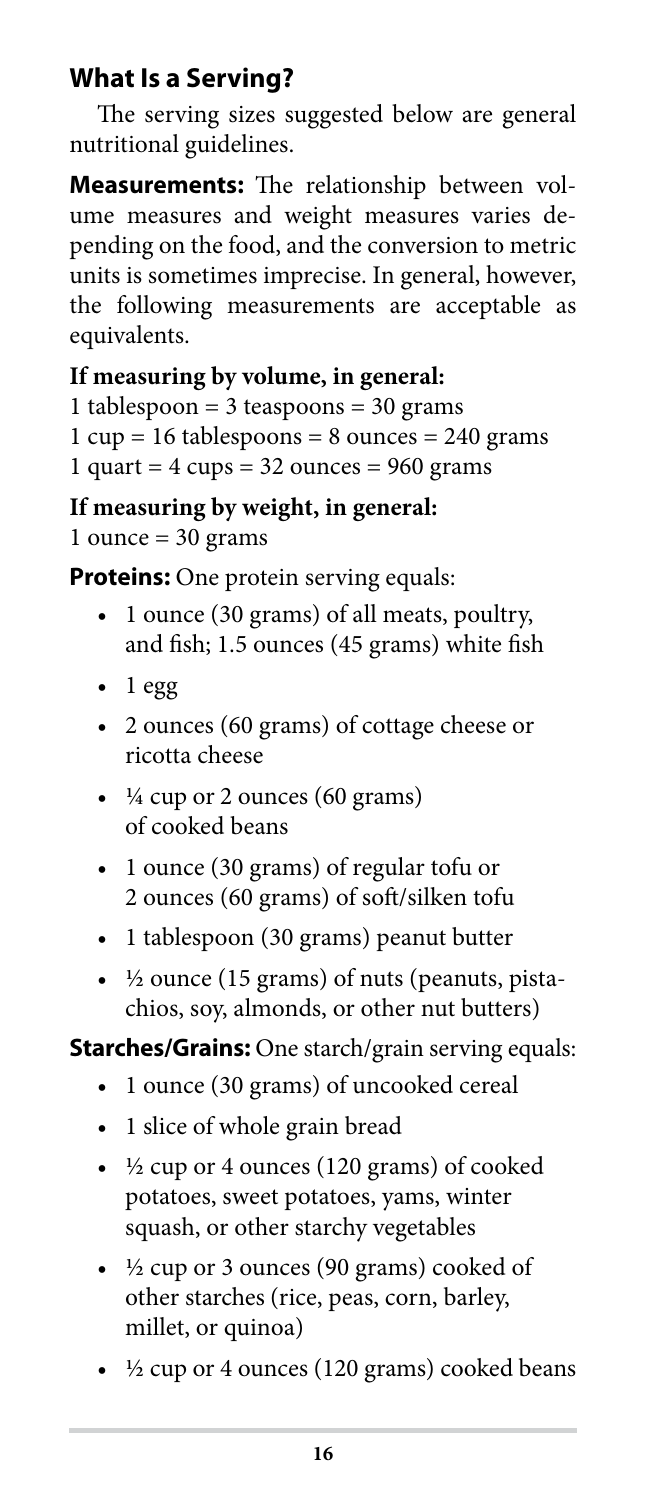**Fruits:** One fruit serving equals:

- 1 moderate-size piece of fruit (6 to 7 ounces or 180 to 210 grams)
- 1 cup or 6 ounces (180 grams) of cut-up fresh fruit
- $\cdot$  ½ cup (4 ounces or 120 grams) canned fruit packed in its own juice
- ¾ cup or 6 ounces (180 grams) frozen, unsweetened fruit (measured after thawing)

**Vegetables:** Only low-starch vegetables are usually used as vegetable servings. Starchy vegetables (corn, peas, winter squash, potatoes, etc.) are usually considered starch/grain servings. Vegetable servings may vary by weight. One vegetable serving equals:

- 1 cup measured by volume (4 ounces or 120 grams measured by weight) raw vegetables
- ½ cup measured by volume (3 ounces or 90 grams measured by weight) cooked vegetables

**Milk/Milk Substitutes:** One milk/milk substitute serving equals:

- 1 cup (8 ounces or 240 grams) of low-fat, unsweetened milk
- 1 cup (8 ounces or 240 grams) soy milk
- 1 cup (8 ounces or 240 grams) yogurt

**Fats:** One fat serving equals:

- 1 teaspoon of oil (5 milliliters) or butter (5 grams) that contains 5 grams of fat
- 1 ounce (30 grams by weight) of avocado
- fourteen medium-size black olives or ten medium-size green olives. Check label as serving sizes vary.
- 5 grams fat for mixed foods, such as salad dressing, mayonnaise, sour cream, or cream cheese. Check label as serving sizes vary.

Note on reading labels: We carefully read labels or ask about the ingredients to make sure the foods on our exclusion list are not in what we are eating. Some ingredients, such as sugar, are harder to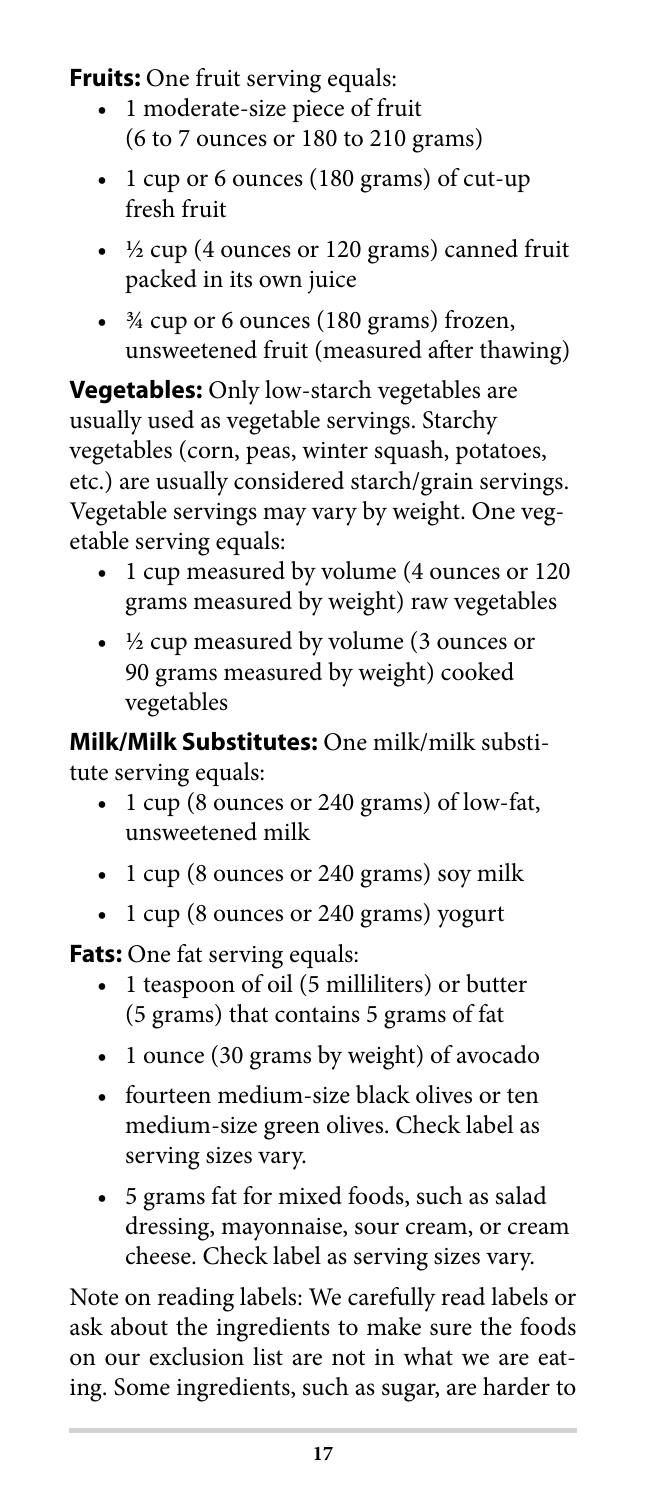exclude because there are many different names for sugar (for example, sucrose, dextrose, fructose, glucose, etc.), and it is found in so many foods. Some of us eliminate any item that contains our trigger foods, while others eliminate only the items in which the triggers are listed in the first four ingredients.

### **Structure and Sanity**

True admission of powerlessness means putting down the foods over which we are powerless. Those foods may be different for each of us. We need to be completely honest with ourselves, our sponsors, and our health care professionals about what foods, ingredients, and eating behaviors cause cravings, compulsive eating, or other problems for us.

Often, the idea of never again eating certain foods seems terrifying and impossible. Be assured that with adequate support and the Twelve Step recovery program, you can do the things that used to seem totally impossible. We have learned that as we work the Twelve Steps abstinently, a miracle occurs; our sanity returns. We no longer want to have those foods or behaviors in our lives.

When we find a plan that works for us, we are often so happy that we want to share it with others. There is a difference between sharing our plan and imposing it on others. We accept the views and needs of others, always retaining our own plan of eating as our commitment and priority. World Service Business Conference Policy 2000a (amended 2005) states, "No OA members shall be prevented from attending, sharing, leading, and/ or serving as a speaker at an OA meeting due to choice of food plan. Groups sharing food plan information must adhere to OA's policies on outside literature, as well as copyright law."

# **Conclusion**

Spiritual, emotional, and physical recovery is the result of living the Overeaters Anonymous Twelve Step program on a daily basis. A plan of eating—our individual guide to nourishing foods in appropriate portions—is a Tool that helps us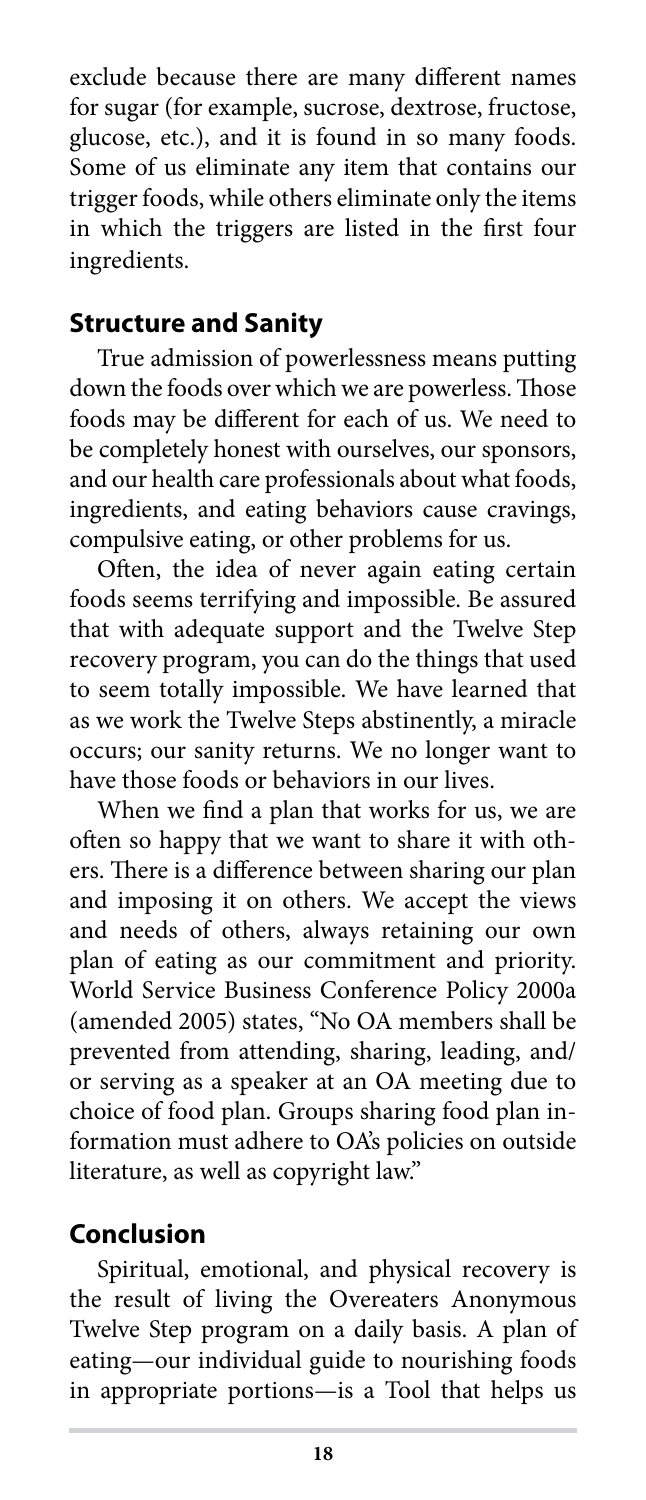begin the process of recovery from compulsive eating. This pamphlet encourages respect for individual needs and differences by allowing us to determine what is right and nutritionally sound for ourselves. Remember that the Twelve Step program of Overeaters Anonymous, and not any particular plan of eating, is the key to long-term recovery from compulsive eating.

# **Frequently Asked Questions and Answers**

### **What is compulsive eating?**

"Compulsion" is defined as an irresistible desire to take an often irrational action. The word "irresistible" means we are unable to resist the urge, no matter how many promises we have made to ourselves or others. In our case, we have the compulsion to indulge repeatedly in destructive eating behaviors.

In OA, we believe compulsive eating is a disease with physical, emotional, and spiritual components. A disease causes some aspect of the body to act abnormally. In our case, it's the complex system that governs food behavior. The body mechanisms that allow normal eaters to push the plate away, or otherwise control their food behaviors, don't function properly for us.

For some, the disease acts much like an alcohol or drug addiction; except in our case, it is food, rather than drugs or alcohol, that stimulates an insatiable craving for more. The OA definition of compulsive eating covers all facets of unhealthy eating behaviors. It's not only how much we eat or how much we weigh, but also the ways in which we try to control our food. Some of us hide our food and eat in secret. Some binge and purge, while others alternate between overeating and starvation. All compulsive eaters have one thing in common: whether we're struggling with overeating, undereating, bingeing, purging, or starving ourselves, we are driven by forces we don't understand to deal with food in irrational and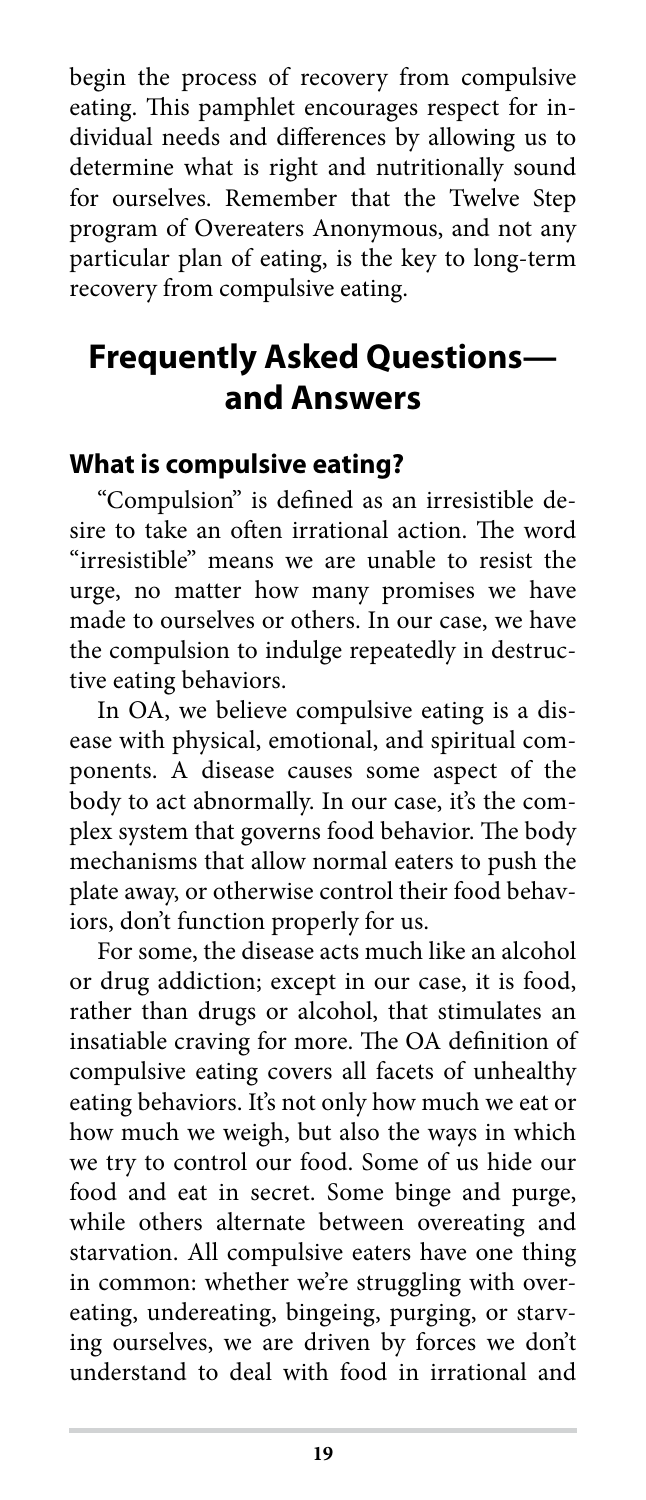self-destructive ways. Once compulsive eating as an illness has taken hold, an individual's willpower alone cannot stop it. The power of choice over food is gone.

We in OA have discovered that this illness can be arrested—though never completely cured—if a person is willing to follow the Twelve Step recovery program that has proven successful for countless numbers of us. We believe that compulsive eating is a progressive illness from which we can have freedom, one day at a time. Whether OA will work for you depends on your sincere desire to stop compulsive food behaviors and your willingness to take the actions suggested in the program. The OA recovery process is one of action.

### **How can I tell if I am a compulsive overeater?**

Only you can decide if you suffer from compulsive eating. Many of us have been told by family, friends, and even physicians that all we need is a little self-control and willpower to eat normally. Believing this, we experienced frustrating periods of abnormal eating and fluctuation in weight.

### **I've failed at every diet. How can OA prevent these "slips"?**

No one fails in OA. As long as a person is willing to work the OA program, recovery is possible.

"Slips" into compulsive eating do not need to happen in OA, but some of us experience them. Although slips may sometimes be brief, they can also lead to eating binges and weight gain. Whenever a slip occurs, members are encouraged to reach for all the help available to them through OA.

We who have been through these periods can often trace a slip to specific causes. We may have forgotten we were compulsive eaters and become overconfident. Or we may have let ourselves become too preoccupied with business or personal affairs to remember the importance of abstaining from compulsive eating. Or we may have let ourselves become tired, letting down our mental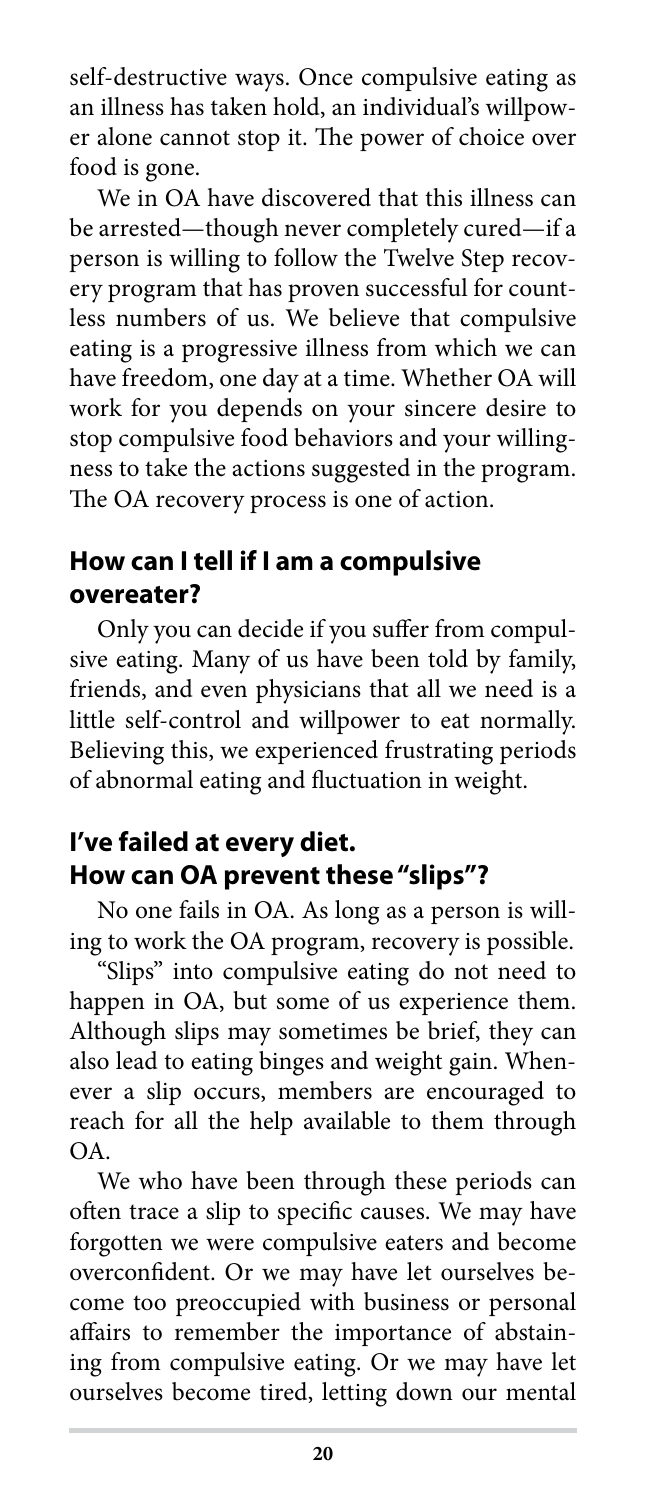and emotional defenses. Whatever the cause of a slip, the solution can be found through practicing the Twelve Step recovery program of Overeaters Anonymous.

### **Can OA help me if I am bulimic or anorexic?**

Yes. All who struggle with compulsive food behaviors are welcomed in love and fellowship. Overeaters Anonymous supports each person's efforts to recover and accepts any member who desires to stop eating compulsively. When individuals ask about medical matters, OA always recommends they seek professional advice.

### **Can't a compulsive overeater just use willpower to stop excessive eating?**

Before turning to OA, many of us tried with all our might to control our food intake and change our eating habits. Usually we tried many methods: drastic diets, appetite-suppressant pills, diuretics, and injections of one kind or another. In other cases, we also tried dieting "gimmicks": eating only at mealtimes, cutting food portions in half, never eating desserts, eating everything but sweets, never eating in secret, splurging only on weekends, skipping breakfast, never eating standing up … the list could go on forever.

Of course, each time we tried something new, we made a solemn oath "to stick to the diet this time and never go off it again." When we could never keep these promises, we inevitably felt guilt and remorse. Through such experiences, many of us have finally admitted lacking willpower to change our eating habits. When we came into OA, we admitted we were powerless over food. If our willpower didn't work, it followed that we needed a Power greater than ourselves to help us recover. We were powerless, but not helpless.

### **What is meant by "a Power greater than ourselves"?**

Before coming to OA, most of us had already realized we couldn't control our eating. Some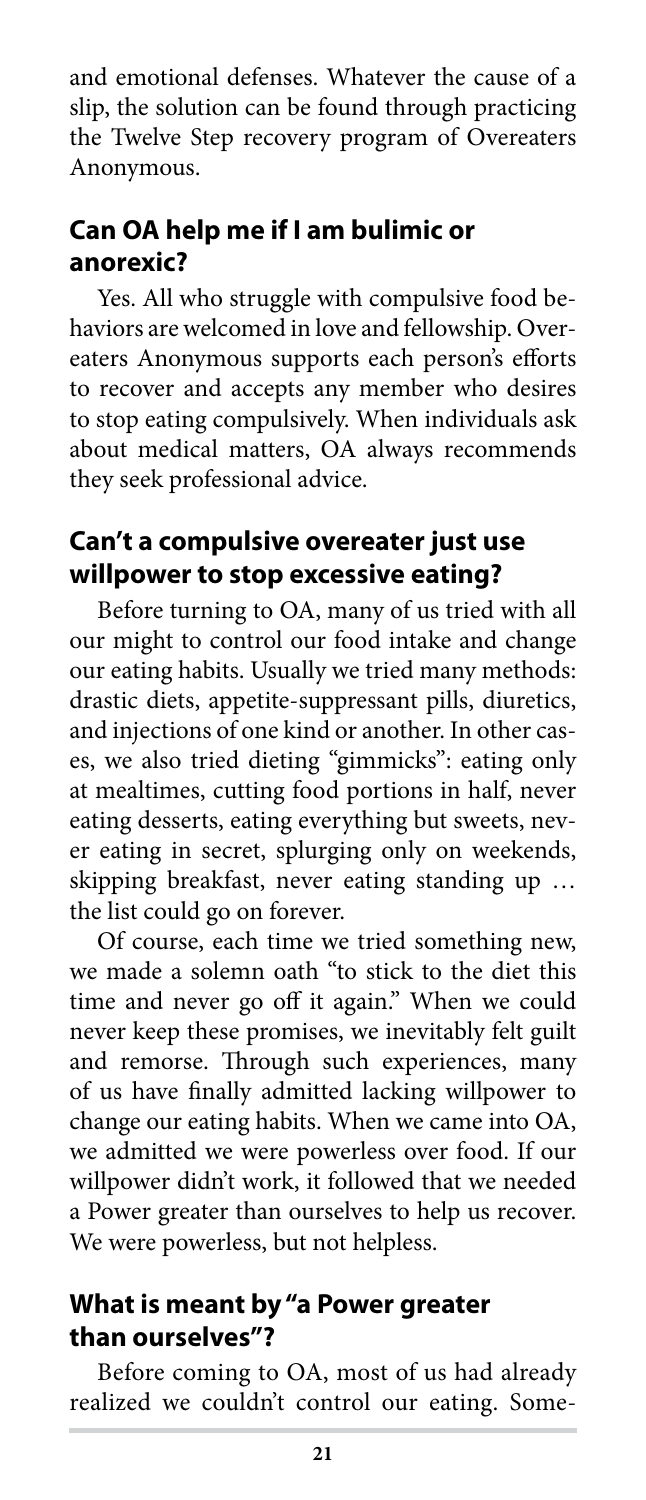where in the progression of our food problem, we found that food began to take over our lives. In essence, we had become defenseless to our compulsion. Food had become a Power greater than ourselves.

OA experience has taught us that to achieve abstinence from compulsive eating and maintain recovery, we need to accept and rely on a Higher Power, which we acknowledge is greater than ourselves. Some of us consider our group or OA itself as a Power greater than ourselves. Some of us adopt the concept of God, as we individually understand and interpret God. However we choose to interpret a Power greater than ourselves is fine. There are no right or wrong concepts. What's important to our recovery from compulsive eating is that we develop a relationship with this Higher Power. The focus and intent of the OA program is to help us do this.

### **Is OA a religious society?**

No. OA is not a religious society because it requires no definite religious belief as a condition of membership. OA has among its membership people of many religious traditions, as well as atheists and agnostics.

The OA recovery program is based on acceptance of certain spiritual values. We are free to interpret these values as we think best, or not to think about them at all if we so choose.

When we first came to OA, many of us had definite reservations about accepting any concept of a Power greater than ourselves. OA experience has shown that those who keep an open mind on this subject and continue coming to OA meetings will not find it too difficult to work out a personal solution to this very personal matter.

### **Can I stop eating compulsively on my own just through reading OA literature?**

OA literature is a powerful Tool that helps members learn more about the disease and helps us to stop eating compulsively, one day at a time. However, the OA program works best for those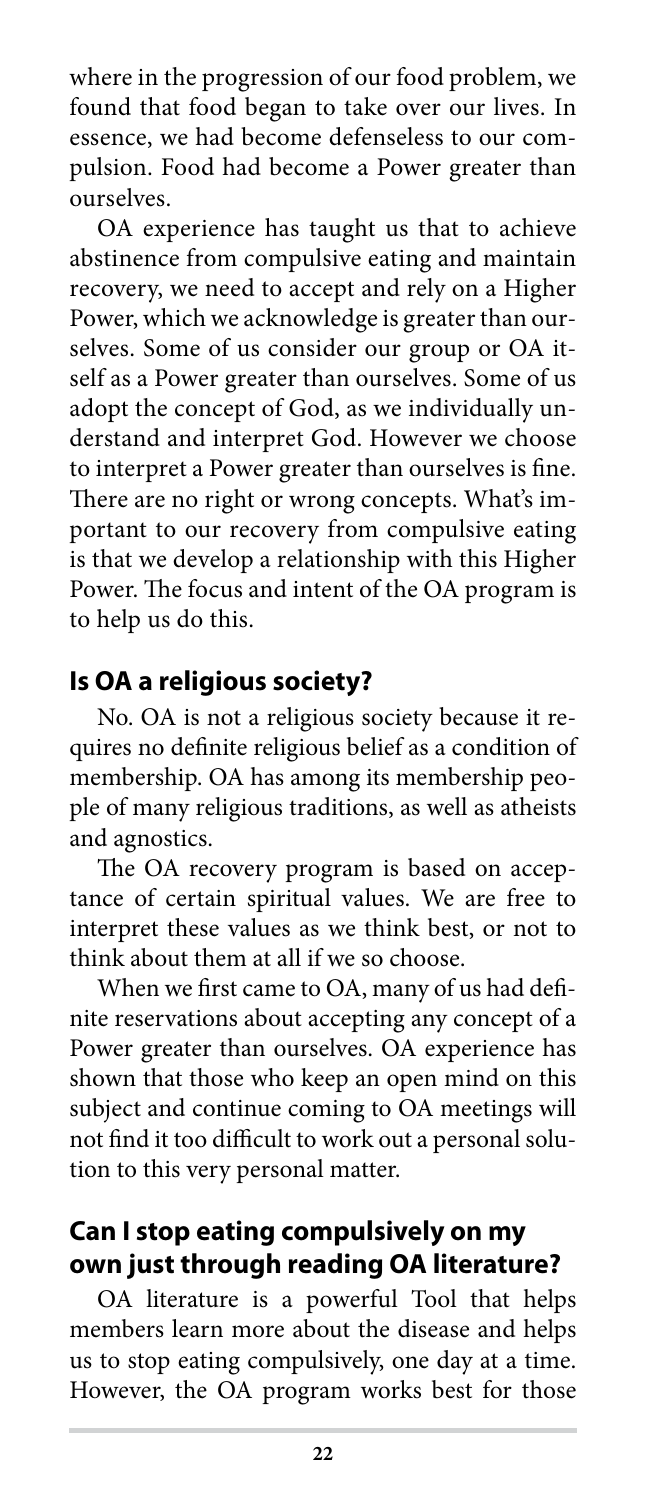who recognize and accept that they can't stop eating compulsively on their own and that it is a program involving other people. We have found that communicating with other members is essential for us to stop eating compulsively.

Attending OA meetings and associating with others who suffer in a similar manner brings us hope and awareness. Because we are neither judged nor ridiculed, we can share our past experiences, present problems, and future hopes with those who understand and support us. Working with other compulsive eaters, we no longer feel lonely and misunderstood. Instead, we feel needed and accepted at last.

OA members whose living situations or health problems prevent attendance at face-to-face meetings can attend online, telephone, or non-realtime meetings.

### **What are the requirements for OA membership?**

The OA Third Tradition states: "The only requirement for OA membership is a desire to stop eating compulsively." Nothing else is asked or demanded of anyone. The acceptance and practice of the OA recovery program rests entirely with the individual.

### **How much does OA membership cost?**

There are no financial obligations of any kind in connection with OA membership. Our recovery program is available to all who want to stop eating compulsively, regardless of personal financial situations. While there are no dues or fees for members, according to Tradition Seven we are fully self-supporting, declining outside contributions. Members may make a Seventh Tradition contribution when they attend meetings, either face-to-face, by telephone, or virtually.

### **How does OA support itself?**

OA is entirely self-supporting through membership contributions and literature sales. No outside donations are accepted. Most local groups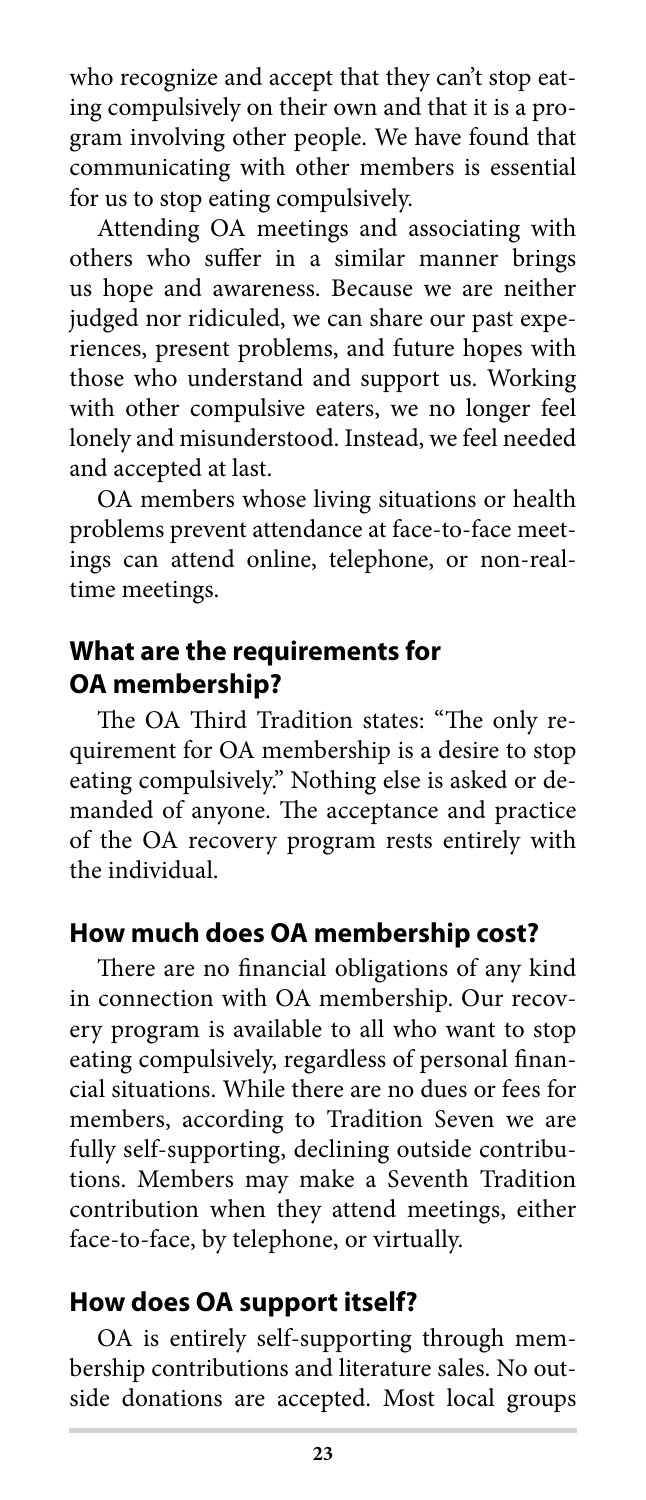"pass the basket" at meetings to cover the cost of rent, literature, and meeting expenses, and to support OA as a whole. Meetings keep enough money to meet their own expenses and send the balance to their intergroup or service board, their regional office, and the World Service Office. The financing of all OA service bodies depends on these regular contributions from meetings.

### **Who runs OA?**

Volunteers! OA is truly unusual in that it has no central government and a minimum of formal organization. It has no officers or executives who wield power or authority over the Fellowship or individual members.

In even the most informal organization, however, certain jobs obviously need to be done. For example, in local groups someone has to arrange for the meeting place, account for group finances, make sure adequate OA literature is available, and keep in touch with local, regional, and international service centers. On the international level, people must be responsible for the maintenance and smooth functioning of the World Service Office.

All of this means that OA at the local, regional, and international levels needs responsible people to perform certain duties. It is important to understand that these members perform services only. They make no individual decisions and issue no individual judgments affecting other groups or OA as a whole. Persons who accept these responsibilities are directly accountable to those they serve, and service jobs periodically rotate among members.

### **What is the Twelve Step recovery program?**

The Twelve Steps offer a new way of life that enables compulsive overeaters to live without the need for excess food and foods that cause us to eat compulsively. Members who make an earnest effort to follow these Steps and apply them in daily living get far more out of OA than do those mem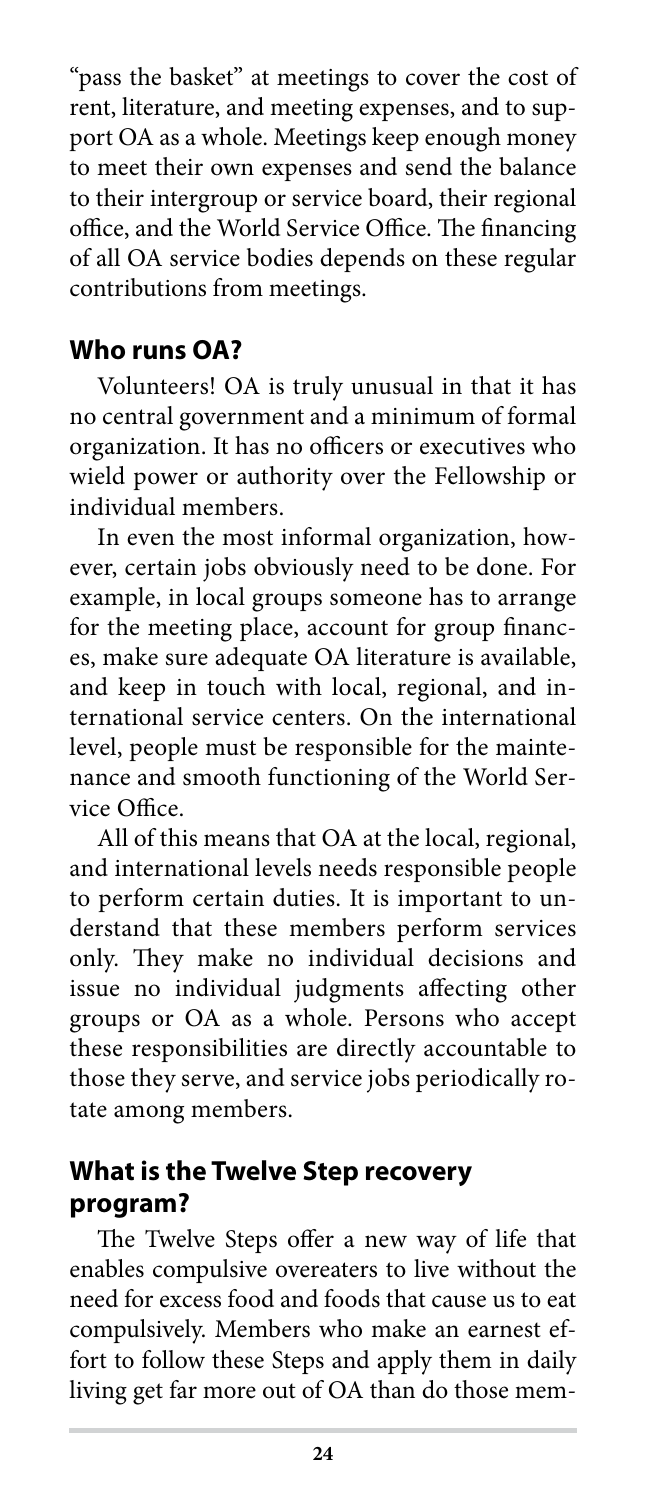bers who merely come to meetings and don't do the serious emotional and spiritual work involved in the Steps. The Twelve Steps are listed at the beginning of this pamphlet.

# **What is meant by "sanity" as used in the Twelve Steps?**

The word sanity derives from the Latin word "sanus," meaning "sound, healthy." The word sanity as used in OA means "sound or rational thinking and acting."

Most of us admit to irrational behavior, including our attempts to control food and other areas of our lives. A person with sound thinking would not repeatedly engage in self-destructive behaviors. A person with sound thinking would not repeatedly take actions that had not worked previously and expect different results. The words "restore us to sanity" in Step Two do not imply that compulsive eaters are mentally deranged, but that where our actions and feelings toward food and other areas of our lives are concerned, sanity cannot be claimed. By turning to OA and expressing a desire to return to rational behavior, we are taking a step toward achieving sanity.

### **What are the Twelve Traditions?**

The Twelve Traditions are to OA groups what the Twelve Steps are to the individual. The Twelve Traditions are one of the means by which OA remains unified in a common cause. They are suggested principles to ensure the smooth functioning, survival, and growth of the many groups that comprise Overeaters Anonymous.

Like the Twelve Steps, the Twelve Traditions have their origins in Alcoholics Anonymous. These Traditions describe attitudes that those early AA members believed were important to group survival and that have proven to be effective.

OA members ensure group unity—which is so essential to individual recovery—by practicing the attitudes suggested by the Twelve Traditions.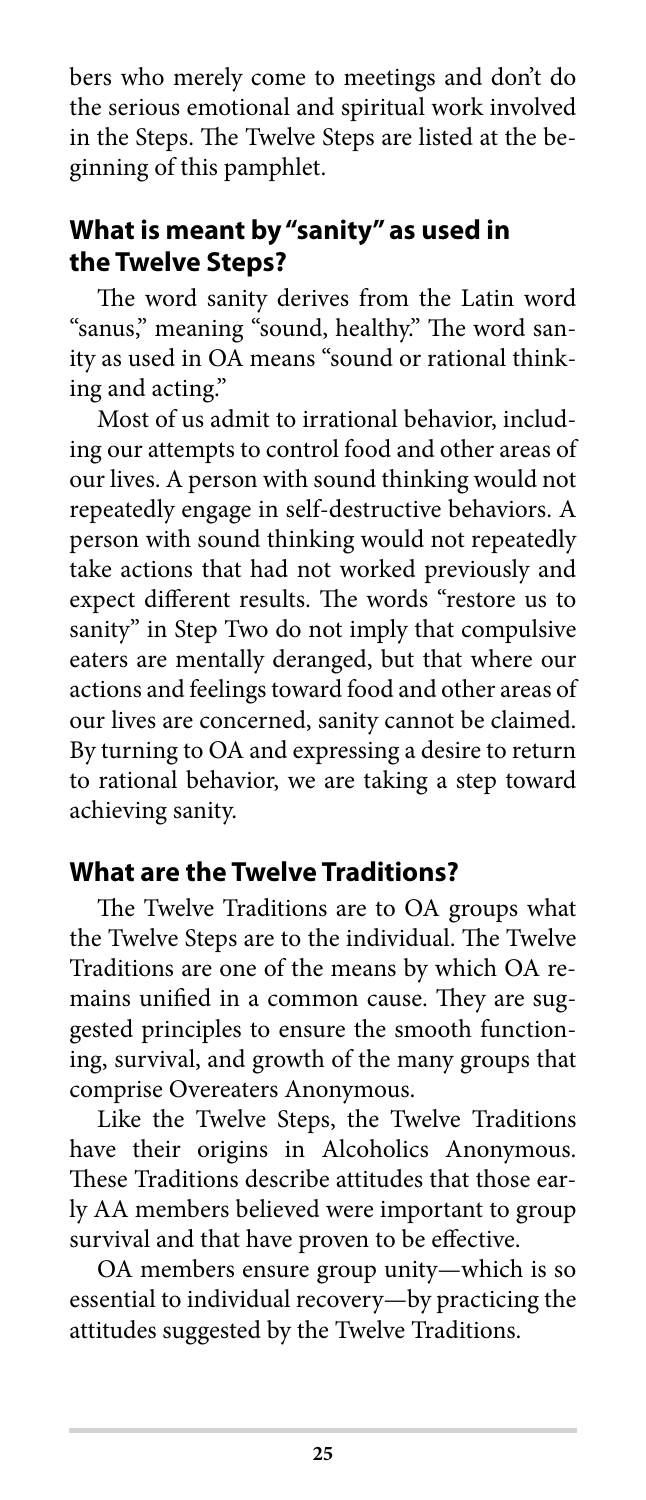### **Why does OA place such emphasis upon "anonymity"?**

Anonymity at the most basic level says we don't disclose the identities of individual members, their personal situations, or what they share in confidence at meetings, online, or on the phone with us. This makes OA a safe place where we can be honest with ourselves and others. It allows us to express ourselves freely at meetings and in conversation, and it safeguards us from gossip. Of course, we as individuals have the right to make our own membership known and, in fact, must do this if we are to carry the message to other compulsive eaters (Step Twelve). We don't use anonymity to limit our effectiveness within the Fellowship. For example, it's fine to use our full names within our group or OA service body. The concept of anonymity helps us focus on principles rather than personalities.

Anonymity is also vital at the public level of press, radio, films, television, and other public media of communication. By keeping our members anonymous at the public level, we help ensure that egotism and self-glorification do not adversely affect the OA Fellowship.

Humility is fundamental to anonymity. In practicing these Principles and in giving up personal distinction for the common good, OA members ensure that the unity of Overeaters Anonymous will continue. According to the First Tradition, "personal recovery depends upon OA unity" … and anonymity is essential to the preservation of that unity.

### **To the Family of the Compulsive Eater**

Family involvement is an individual choice. Family support can help a compulsive eater who has made a commitment to stop eating compulsively.

# **Opening and Closing Prayers and Readings**

Most OA meetings open and close with one of the following: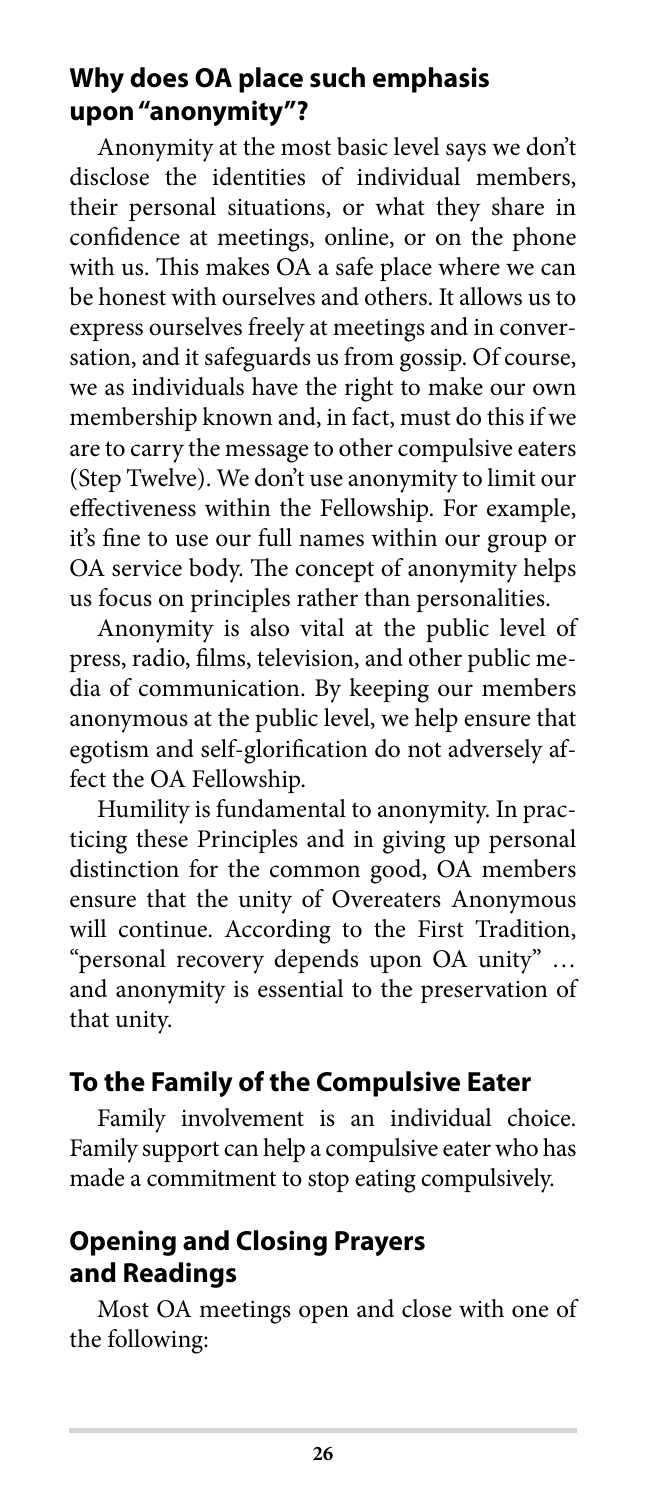# **Serenity Prayer**

God, grant me the serenity to accept the things I cannot change, courage to change the things I can, and wisdom to know the difference.

### **Third Step Prayer**

God, I offer myself to Thee—to build with me and to do with me as Thou wilt. Relieve me of the bondage of self, that I may better do Thy will. Take away my difficulties, that victory over them may bear witness to those I would help of Thy Power, Thy Love, and Thy Way of life. May I do Thy will always!<sup>5</sup>

### **Seventh Step Prayer**

My Creator, I am now willing that you should have all of me, good and bad. I pray that you now remove from me every single defect of character which stands in the way of my usefulness to you and my fellows. Grant me strength, as I go out from here, to do your bidding. Amen.6

### **The OA Promise**

I put my hand in yours, and together we can do what we could never do alone. No longer is there a sense of hopelessness, no longer must we each depend upon our own unsteady willpower. We are all together now, reaching out our hands for power and strength greater than ours, and as we join hands, we find love and understanding beyond our wildest dreams.

<sup>&</sup>lt;sup>5</sup>Alcoholics Anonymous, 4<sup>th</sup> ed. (Alcoholics Anonymous World Services, Inc., © 2001) p. 63.

<sup>&</sup>lt;sup>6</sup>Alcoholics Anonymous, 4<sup>th</sup> ed. (Alcoholics Anonymous World Services, Inc., © 2001) p. 76.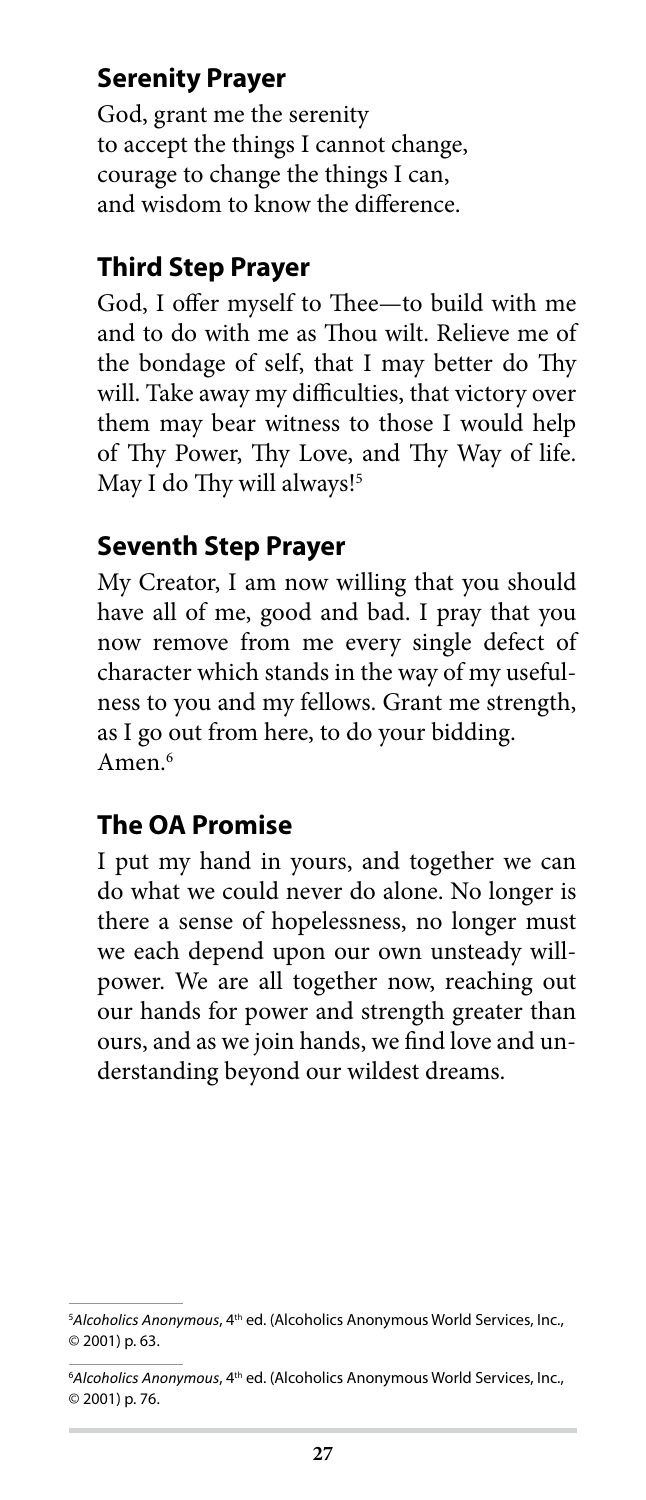# **A Final Welcome**

### **WELCOME HOME!**

Have you ever wished you could lose ten pounds (5 kg)? Twenty (9 kg)? Forty (18 kg)? A hundred (45 kg) or more? Have you ever wished that once you got it off you could keep it off? Welcome to OA; welcome home!

Have you sometimes felt out of step with the world, like a homeless orphan without a place where you really belonged? Welcome to OA; welcome home!

Have you ever wished your family would get to work or school so you could get busy eating? Welcome to OA; welcome home!

Have you ever awakened first thing in the morning and felt happy because you remembered that your favorite goodie was waiting for you in the fridge or in the cupboard? Welcome to OA; welcome home!

Have you ever looked up at the stars and wondered what an insignificant person like you is doing in the world anyway? Welcome to OA; welcome home!

Have you ever cooked, bought, or baked for your family and then eaten everything yourself so you wouldn't have to share? We know you in OA because we are you. Welcome to OA; welcome home!

Have you ever wanted to hide in the house, without going to work, without getting cleaned up or even getting dressed, without seeing anyone or letting anyone see you? Welcome to OA; welcome home!

Have you ever hidden food under the bed, under the pillow, in the drawer, in the bathroom, in the wastebasket, the cupboard, the clothes hamper, the closet, or the car so that you could eat without anyone seeing you? Welcome to OA; welcome home!

Have you ever been angry, resentful, defiant toward God, your mate, your doctor, your mother, your father, your friends, your children, the salespeople in stores whose looks spoke a thousand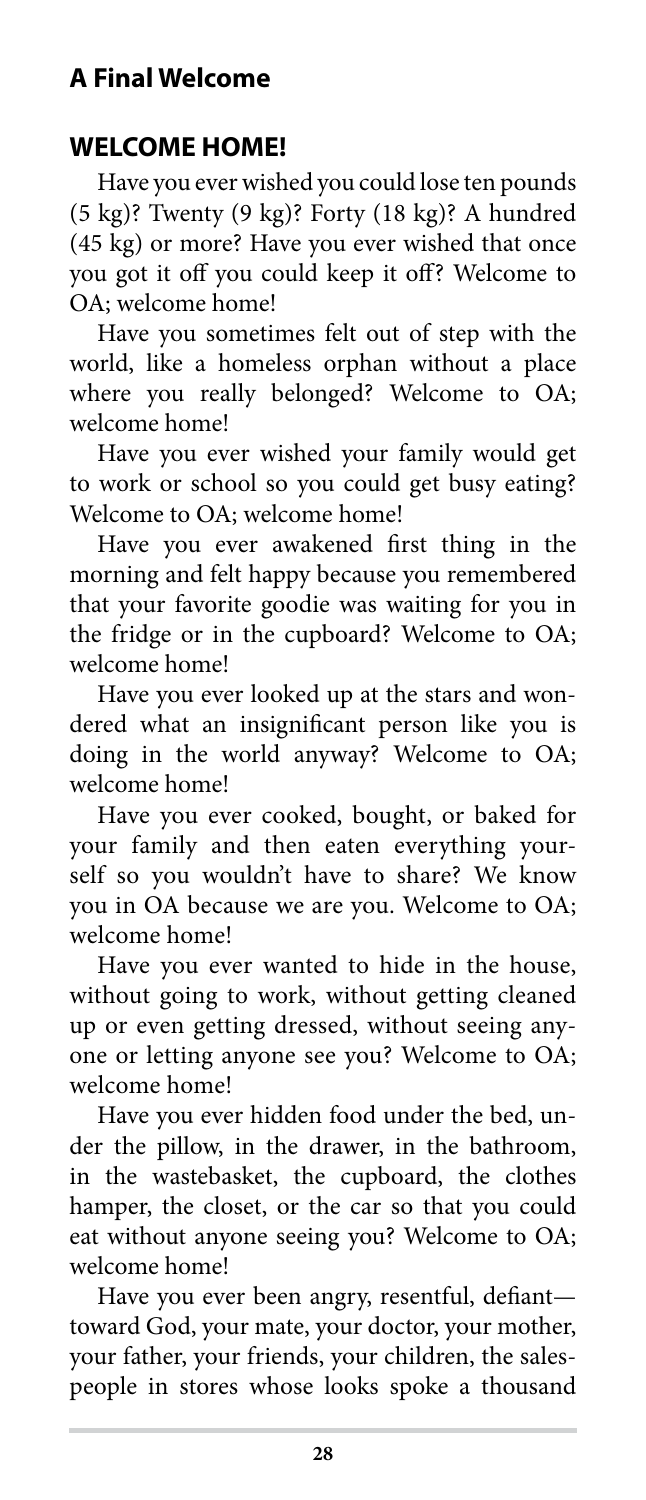words as you tried on clothes—because they were thin, because they wanted you to be thin, and because you were forced to diet to please them or shut them up or make them eat their words and their looks? We welcome you to OA; welcome home!

Have you ever sobbed out your misery in the dark night because no one loved or understood you? Welcome to OA; welcome home!

Have you ever felt that God (if God existed at all) made the biggest mistake by creating you? Can you see that this is where such feelings get turned around? Welcome to OA; welcome home!

Have you ever wanted to get on a bus and just keep going, without ever once looking back? Or did you do it? Welcome to OA; welcome home!

Have you ever thought the world is a mess, and if they would just think and act like you, the world would be a lot better off? Welcome to OA; welcome home!

Have you ever thought that OA people must be a bit nuts? That they might be compulsive overeaters, but you just have a weight problem that you can take care of beginning tomorrow; they might be one bite from insane eating, but you are just a little, or a lot, overweight? Welcome to OA; welcome home!

Have you ever told anyone who would listen how great you are, how talented, how intelligent, how powerful—all the time knowing they would never believe it, because you didn't believe it? Welcome to OA; welcome home!

Have you ever lost all your weight and then found that you were thin and unhappy instead of fat and unhappy? Welcome to OA; welcome home!

Have you ever worn a mask or hundreds of masks because you were sure that if you shared the person you really are no one could ever love or accept you? We accept you in OA. May we offer you a home?

Overeaters Anonymous extends to all of you the gift of acceptance. No matter who you are, where you come from, or where you are heading, you are welcome here! No matter what you have done or failed to do, what you have felt or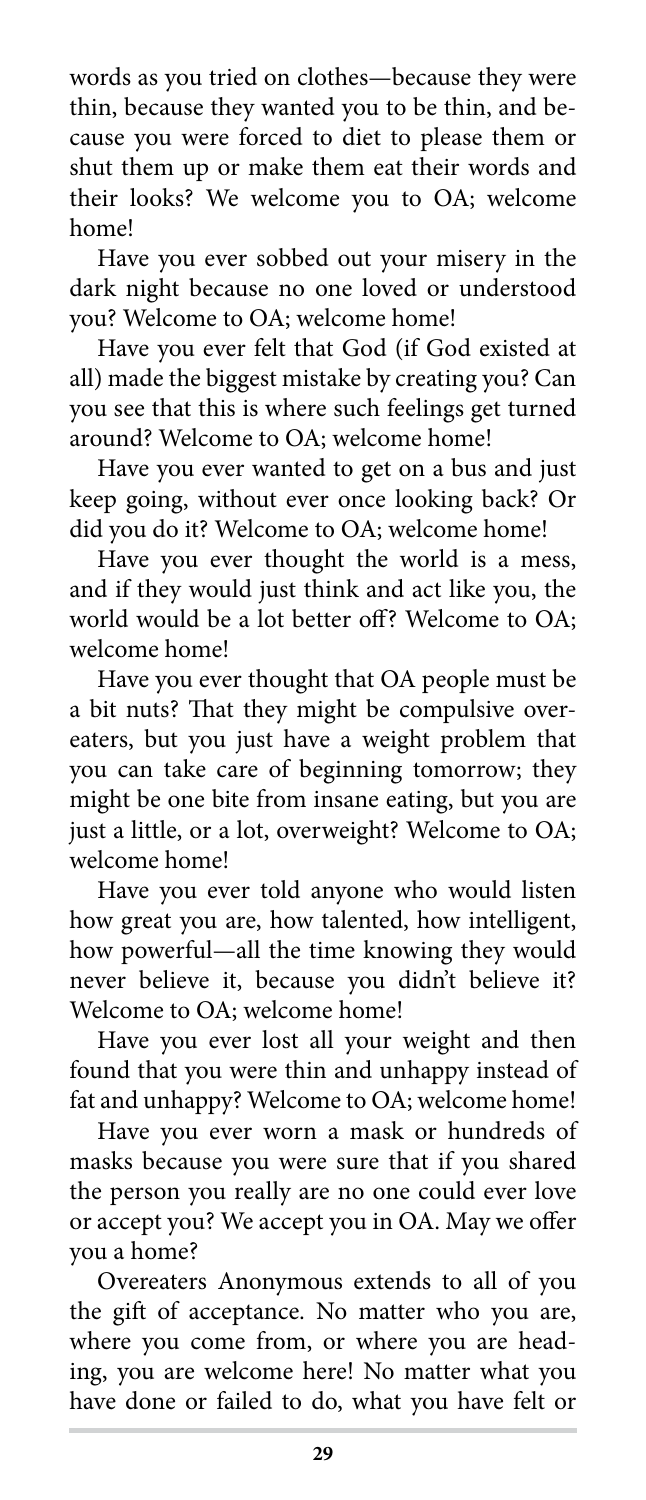haven't felt, where you have slept or with whom, who you have loved or hated—you may be sure of our acceptance. We accept you as you are, not as you would be if you could melt yourself and mold yourself and shape yourself into what other people think you should be. Only you can decide what you want to be.

But we will help you work for the goals you set, and when you are successful, we will rejoice with you; when you slip, we will tell you that we are not failures just because we sometimes fail, and we'll hold out our arms, in love, and stand beside you as you pull yourself back up and walk on again to where you are heading! You'll never have to cry alone again, unless you choose to.

Sometimes we fail to be all that we should be, and sometimes we aren't there to give you all you need from us. Accept our imperfection too. Love us in return and help us in our sometimes-falling failing. That's what we are in OA—imperfect, but trying. Let's rejoice together in our effort and in the assurance that we can have a home, if we want one.

Welcome to OA; welcome home!

### **Additional Literature Resources**

*This pamphlet was developed from excerpts from the following OA literature:*

*To the Newcomer* (#270) *A New Plan of Eating* (#144) *Many Symptoms, One Solution* (#106) *The Tools of Recovery (abridged) Taste of Lifeline* (#970) *In OA, Recovery Is Possible* (#135) *To the Family of the Compulsive Eater* (#240)

*Additional literature is available for download and/or purchase at oa.org and bookstore.oa.org.* 

### **Disclaimer**

The guidelines and plans in this publication are intended for use by adult members. You should consult your health care professional before you participate in a change of diet. The information in these plans is to be used as a guideline for re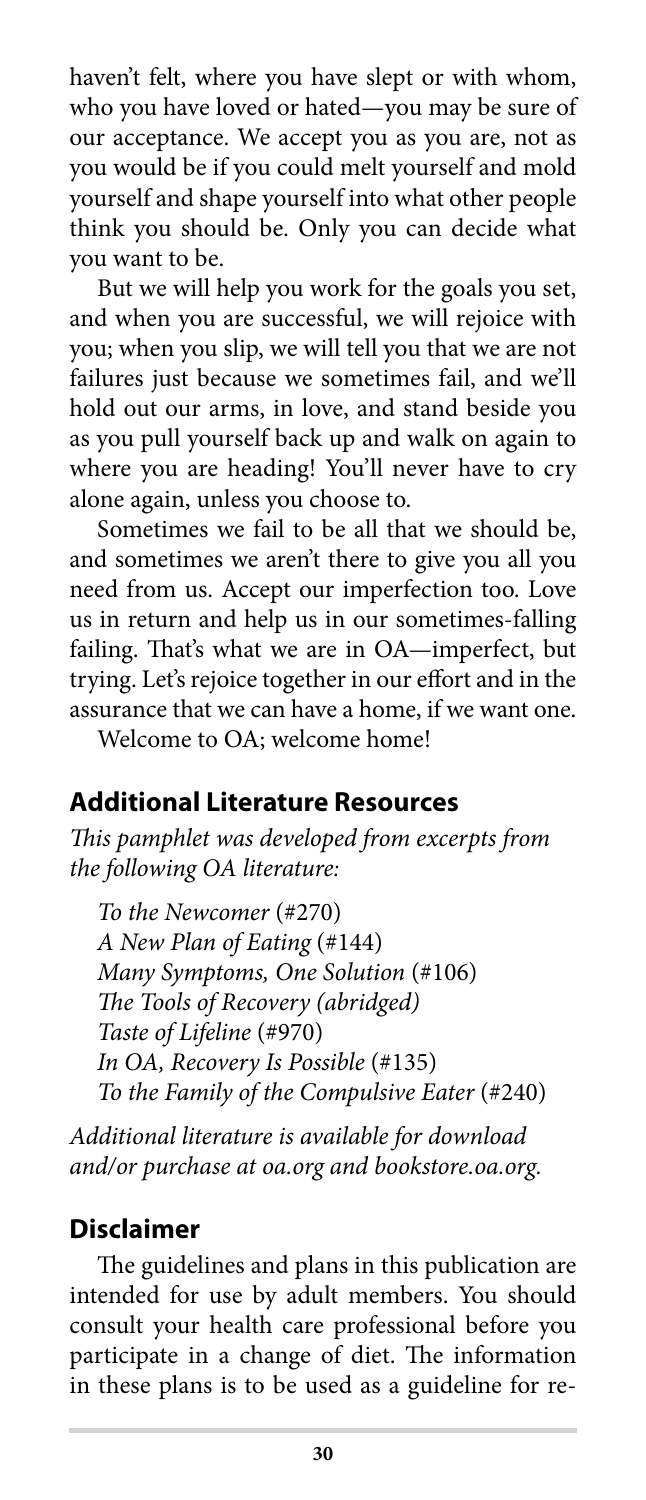sponsible eating but is not a substitute for competent medical advice, nor are these plans meant to be a substitute for a medically prescribed diet. The plans of responsible eating disclosed herein have been reviewed and approved by a dietitian licensed in the United States. OA does not endorse or support any specific eating plan. Please use your discretion regarding food allergies and intolerances. If you have any doubts whatsoever concerning these plans, you should consult your health care professional.

**OA Responsibility Pledge** Always to extend the hand and heart of OA to all who share my compulsion; for this I am responsible.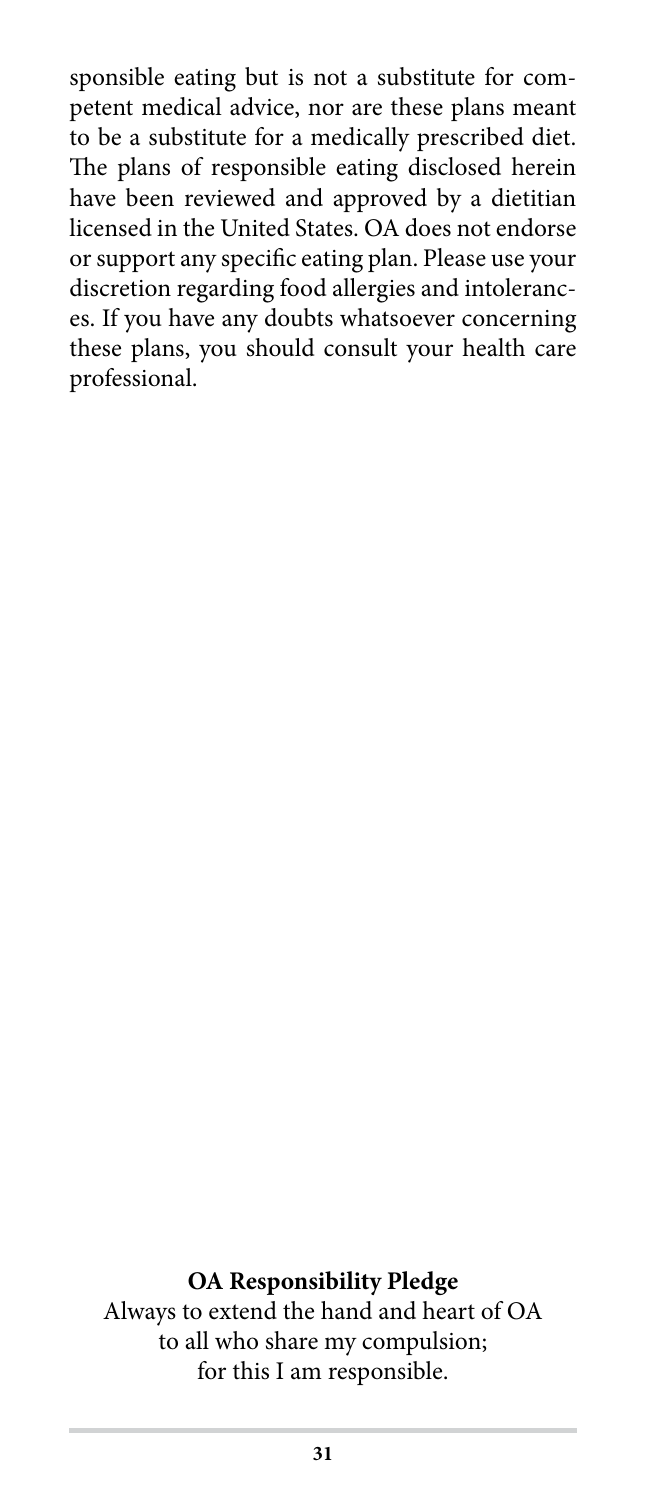### **THE TWELVE TRADITIONS OF OVEREATERS ANONYMOUS**

- 1. Our common welfare should come first; personal recovery depends upon OA unity.
- 2. For our group purpose there is but one ultimate authority—a loving God as He may express Himself in our group conscience. Our leaders are but trusted servants; they do not govern.
- 3. The only requirement for OA membership is a desire to stop eating compulsively.
- 4. Each group should be autonomous except in matters affecting other groups or OA as a whole.
- 5. Each group has but one primary purpose to carry its message to the compulsive overeater who still suffers.
- 6. An OA group ought never endorse, finance or lend the OA name to any related facility or outside enterprise, lest problems of money, property and prestige divert us from our primary purpose.
- 7. Every OA group ought to be fully selfsupporting, declining outside contributions.
- 8. Overeaters Anonymous should remain forever non-professional, but our service centers may employ special workers.
- 9. OA, as such, ought never be organized; but we may create service boards or committees directly responsible to those they serve.
- 10. Overeaters Anonymous has no opinion on outside issues; hence the OA name ought never be drawn into public controversy.
- 11. Our public relations policy is based on attraction rather than promotion; we need always maintain personal anonymity at the level of press, radio, films, television and other public media of communication.
- 12. Anonymity is the spiritual foundation of all these Traditions, ever reminding us to place principles before personalities.

Permission to use the Twelve Traditions of Alcoholics Anonymous for adaptation granted by AA World Services, Inc.